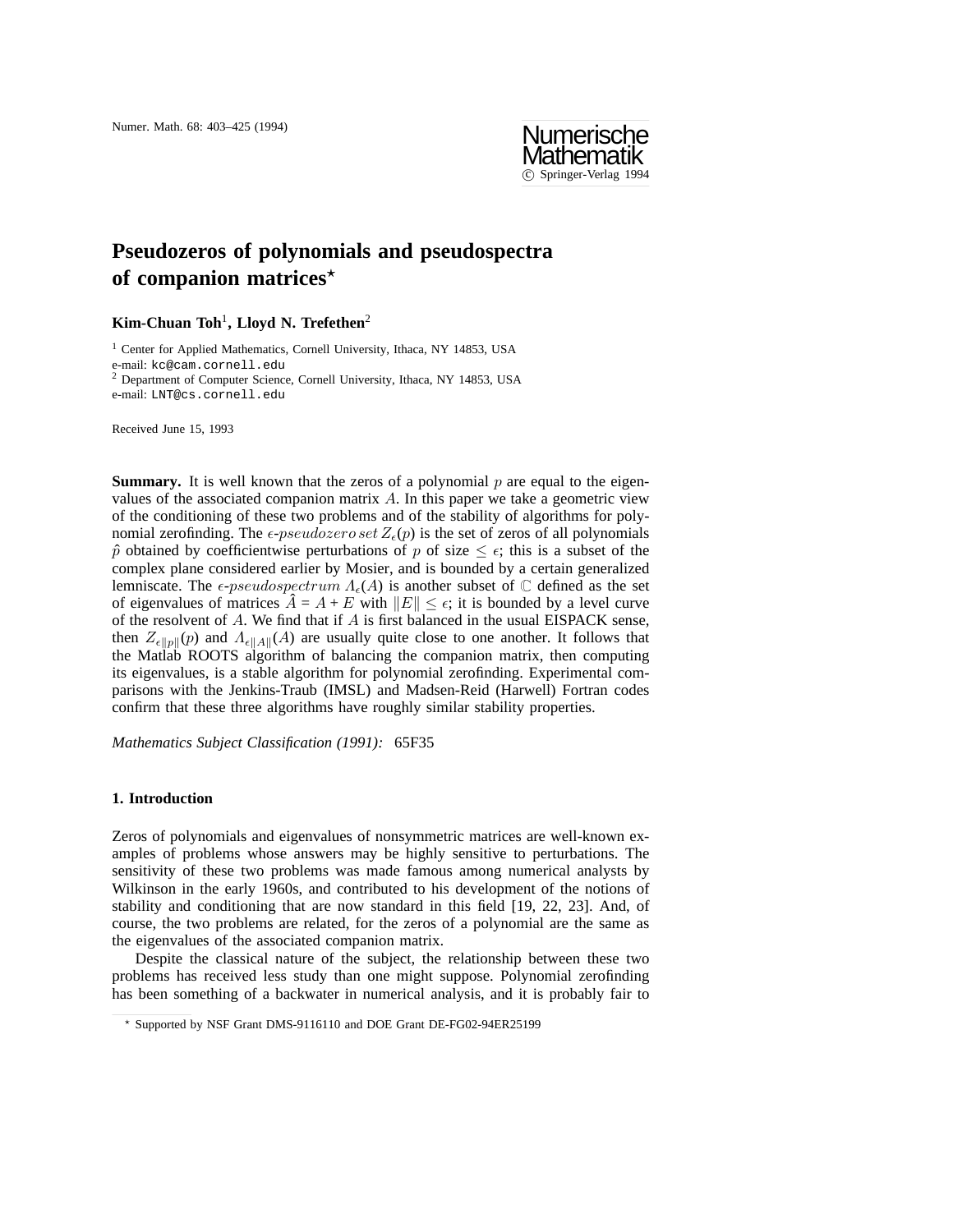say that although all numerical analysts know that one can find zeros via companion matrices in principle, most assume that it isn't a good idea to do so. It seems to be not well known, though it is pointed out in the original paper on the subject [8], that the central step of the Jenkins-Traub algorithm for polynomial zerofinding is equivalent to a generalized Rayleigh quotient iteration for finding an eigenvalue of the companion matrix (for details see the Appendix).

The approach we take in this paper is a geometric one. For a monic polynomial *p*(*z*), let *Z*(*p*) denote the zero set (= set of zeros) of *p*(*z*), and, for any  $\epsilon \geq 0$ , define the  $\epsilon$ -*pseudozero set* of  $p(z)$  by

(1) 
$$
Z_{\epsilon}(p) = \{ z \in \mathbb{C} : z \in Z(\hat{p}) \text{ for some } \hat{p} \},
$$

where  $\hat{p}$  ranges over polynomials whose coefficients are those of  $p$  modified by perturbations of size  $\leq \epsilon$  (for details see Section 2). The relevance of such sets to the conditioning of the zerofinding problem has been discussed by Mosier [16]. Similarly, for a matrix *A*, let  $\Lambda(A)$  denote the spectrum of *A*, and define the  $\epsilon$ -*pseudospectrum* of *A* by

(2) 
$$
A_{\epsilon}(A) = \{ z \in \mathbb{C} : z \in A(A+E) \text{ for some } E \text{ with } ||E|| \leq \epsilon \}.
$$

Matrix pseudospectra have been studied by Trefethen [21], Godunov [4], and others going back at least to H.J. Landau in 1975 [11].

In this paper we report numerical experiments that show that  $Z_{\epsilon \|p\|}(p)$  and  $\Lambda_{\epsilon}$ <sub>*A*</sub><sup>*A*</sup> $\Lambda$ <sup>*A*</sup> $\Lambda$ <sup>*A*</sup> are generally quite close to one another when *A* is a companion matrix of  $p$  that has been "balanced" in the usual EISPACK sense proposed originally by Parlett and Reinsch [18]. It follows that the polynomial zerofinding problem and the balanced matrix eigenvalue problem are comparable in conditioning and therefore that finding zeros via eigenvalues of companion matrices, the method used by the Matlab ROOTS command, is a stable algorithm. To test these conclusions we compare ROOTS with the Jenkins-Traub (IMSL) code CPOLY [10] and the Madsen-Reid (Harwell) code PA16 [13] for a variety of polynomials. Our experiments suggest that all three codes are reliable, with the highest accuracy typically achieved by PA16 and the next-best accuracy by ROOTS.

The significance of pseudozero sets and pseudospectra is not just a matter of rounding errors and numerical stability. In any applied mathematical problem that apparently depends on polynomial zeros, it is likely that what really matters is whether  $|p(z)|$  is very small, not necessarily exactly zero. Similarly, in a matrix eigenvalue problem, what really matters may be whether  $\|(zI - A)^{-1}\|$  is very large, not necessarily exactly infinity. Thus the investigation of pseudozero sets and pseudospectra is a natural extension of the zerofinding and eigenvalue problems themselves, not just a tool for analyzing numerical algorithms.

#### **2. Pseudozero sets of polynomials**

We begin this section by introducing some notation:

P: The set of monic polynomials of degree *n* with complex coefficients. For each  $p \in \mathbb{P}$ , we will express p as

$$
p(z) = \sum_{i=0}^{n} c_i z^i
$$
,  $c_n = 1$ .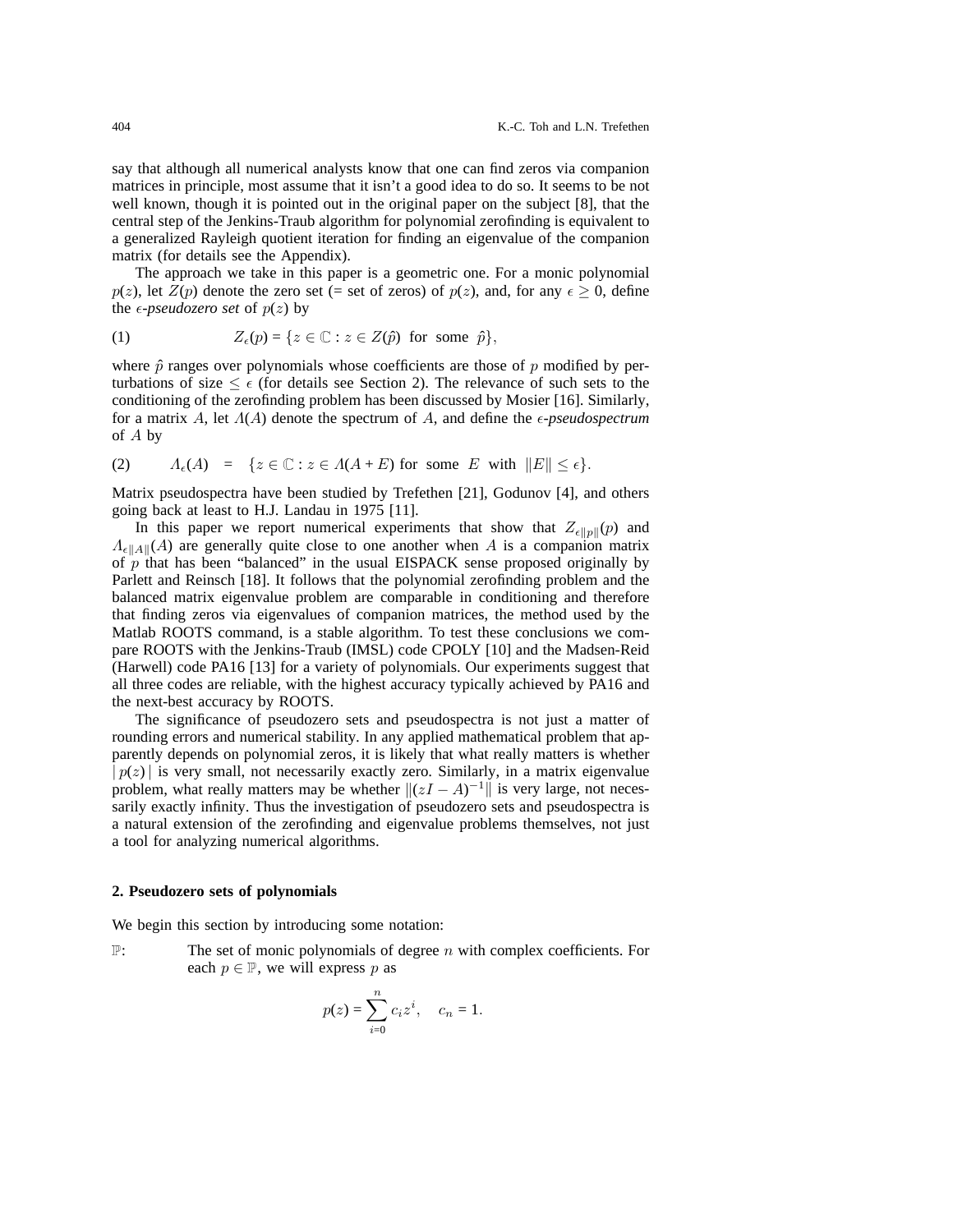We will also denote the vector of coefficients  $(c_0, \ldots, c_{n-1})^T$  by *p* when there is no danger of confusion.

- *Z*(*p*): The set of zeros of *p*.
- *p*<sup>*∗*: The reciprocal polynomial of *p*, i.e.,  $p_*(z) = z^n p(z^{-1})$ .<br> *Q*: The set of  $n \times n$  diagonal matrices with diagonal entri-</sup>
- The set of  $n \times n$  diagonal matrices with diagonal entries in  $\mathbb{C}$ . For each *D* ∈  $\mathscr{D}$ , we denote its diagonal vector  $(d_0, \ldots, d_{n-1})^T$  by *d*; *d*<sup>−1</sup> denotes the vector  $(d_0^{-1}, \ldots, d_{n-1}^{-1})^T$ .
- $\|x\|_d$ : For each nonsingular  $D \in \mathscr{D}$ , the norm  $\|x\|_d$  is defined over  $\mathbb{C}^n$  by

$$
||x||_d = ||Dx||_2, \quad x \in \mathbb{C}^n.
$$

*z*: For each  $z \in \mathbb{C}$ ,  $\tilde{z}$  denotes the vector  $(1, z, \ldots, z^{n-1})^{\text{T}}$ .  $e_1, \ldots, e_n$ : the standard basis in  $\mathbb{C}^n$ .

For a fixed  $D \in \mathcal{D}$ , we can assign a metric on  $\mathbb{P}$  by

$$
||p - \hat{p}||_d = \left[\sum_{i=0}^{n-1} |d_i|^2 |c_i - \hat{c}_i|^2\right]^{1/2},
$$

which measures the perturbations in the coefficients of *p* relative to the weights given by *d*. Note also that the norm  $||x||_d$  induces a matrix norm on  $\mathbb{C}^{n \times n}$  (the space of all  $n \times n$  matrices over  $\mathbb{C}$ ), which satisfies the formula  $||A||_d = ||DAD^{-1}||_2$ .

For each  $p \in \mathbb{P}$ , we define the *e-pseudozero set* of  $p(z)$  by

(3) 
$$
Z_{\epsilon}(p;d) = \{ z \in \mathbb{C} : z \in Z(\hat{p}) \text{ for some } \hat{p} \in \mathbb{P} \text{ with } ||\hat{p} - p||_{d} \leq \epsilon \}.
$$

These sets quantify the conditioning of the zerofinding problem and arise naturally in analyzing the stability of zerofinding algorithms. For a zerofinding algorithm to be stable, the computed zeros of  $p$  should lie in a region  $Z_{Cu}(p; d)$  for an appropriate choice of *d*, where  $C = O(|p||_d)$  and *u* is the machine precision. For example, the choice  $d = ||p||_2 p^{-1}$  corresponds to coefficientwise perturbations and  $d = \sqrt{n}(1, \ldots, 1)^T$ corresponds to normwise perturbations.

The following proposition gives an algebraic characterization of  $Z_{\epsilon}(p; d)$  in terms of the level curves of a certain function. This allows us to determine  $Z_{\epsilon}(p; d)$  numerically.

## **Proposition 2.1.**

$$
Z_{\epsilon}(p;d) = \left\{ z \in \mathbb{C} : \frac{|p(z)|}{\|\tilde{z}\|_{d^{-1}}} \leq \epsilon \right\}.
$$

Mosier [16] introduced these sets and proved this proposition in the *∞*-norm. Here we extend the result to the 2-norm; in fact, it is valid in the *p*-norm for any  $1 \le p \le \infty$ .

*Proof.* If  $z \in Z_{\epsilon}(p; d)$ , then  $\exists \hat{p} \in \mathbb{P}$  with  $\hat{p}(z) = 0$  and  $\|\hat{p} - p\|_d \leq \epsilon$ . By the Hölder inequality,

$$
|p(z)| = |\hat{p}(z) - p(z)| = |\sum(\hat{c}_i - c_i)z^i|
$$
  
\n
$$
\leq ||\hat{p} - p||_d ||\tilde{z}||_{d^{-1}} \leq \epsilon ||\tilde{z}||_{d^{-1}}.
$$

To show the converse, consider  $z \in \mathbb{C}$  such that  $|p(z)| \leq \epsilon ||\tilde{z}||_{d^{-1}}$ . Let  $\theta = \arg(z)$ . Consider the degree  $n-1$  polynomial  $r$  defined by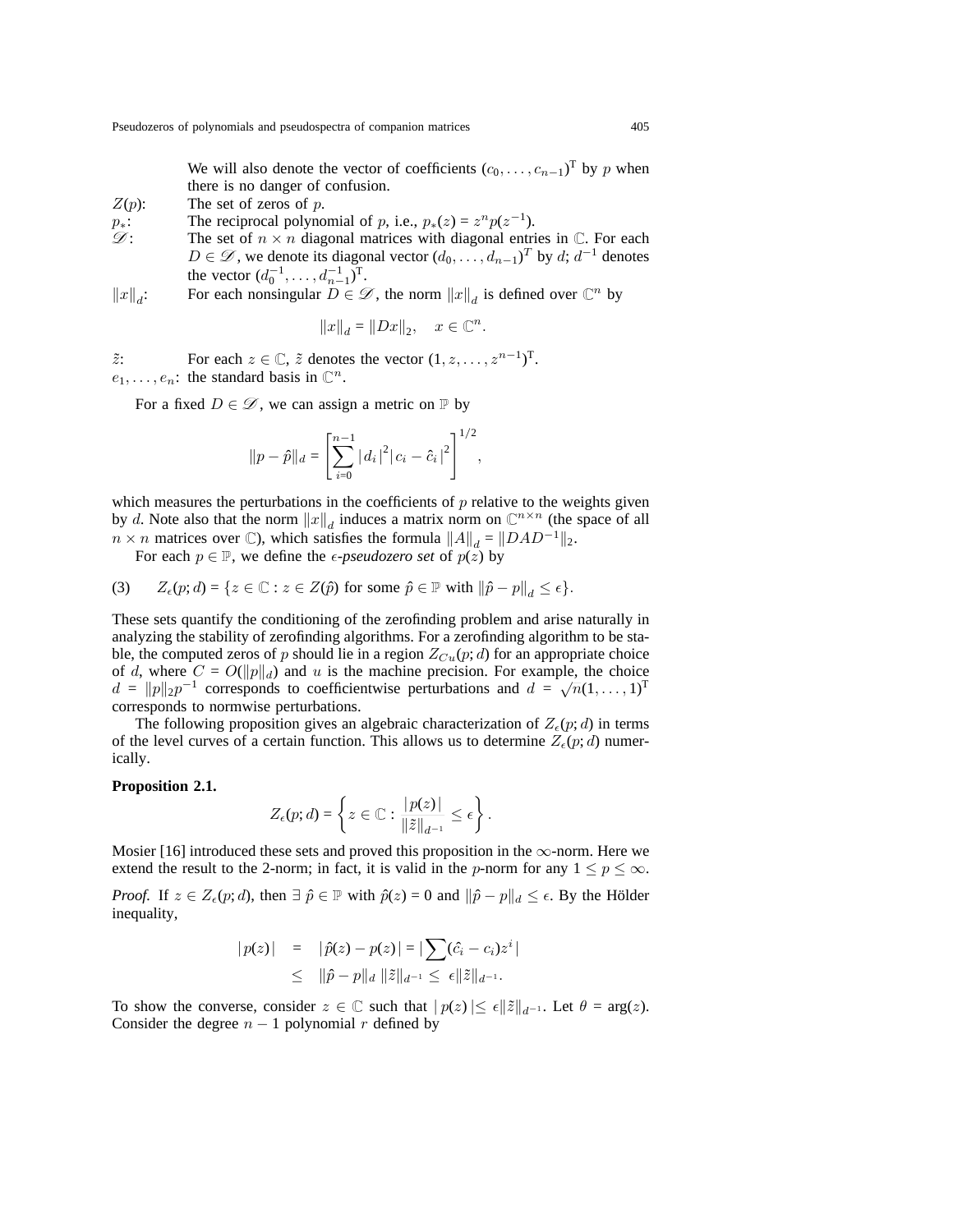406 K.-C. Toh and L.N. Trefethen

$$
r(w) = \sum_{k=0}^{n-1} r_k w^k
$$
, where  $r_k = |z^k| e^{-ik\theta} d_k^{-2}$ .

Then  $r(z) = ||r||_d ||\tilde{z}||_{d^{-1}}$ , and the polynomial  $\hat{p} \in \mathbb{P}$  defined by  $\hat{p}(w) = p(w) - \frac{p(z)}{r(z)} r(w)$ satisfies  $\hat{p}(z) = 0$  and  $\|\hat{p} - p\|_d = \frac{|p(z)|}{|r(z)|} \|r\|_d \le \epsilon$ . Thus  $z \in Z_{\epsilon}(p; d)$ .  $\square$ 

Note that if  $d = e_1^{-1} = (1, \infty, \dots, \infty)^T$ , then  $Z_{\epsilon}(p; d)$  becomes the region bounded by the usual  $\epsilon$ -*lemniscate* of  $p$  [6],

$$
L_{\epsilon}(p) = \{ z \in \mathbb{C} : |p(z)| \leq \epsilon \}.
$$

More generally we may call the boundary of  $Z_{\epsilon}(p; d)$  a *generalized lemniscate*.

*Example 2.1.* Consider the monic polynomial *p* of degree 10 with zeros 1*,* 2*,...,* 10. Figure 1 shows the  $\epsilon \|p\|_d$ -pseudozero sets of *p* for two different choices of *d* corresponding to coefficientwise  $(d = ||p||_2 p^{-1})$  and normwise  $(d = \sqrt{n}(1, \ldots, 1)^T)$  perturbations.



**Fig. 1.**  $\epsilon \|p\|_d$ -pseudozero sets ( $\epsilon = 10^{-7}, 10^{-6}$ ) corresponding to normwise and coefficientwise perturbations for the degree-10 monic polynomial with zeros 1, 2,..., 10. Note the different scales in (a) and (b)

The ideas described above apply to arbitrary polynomials and finite perturbations. For the limiting case of infinitesimal perturbations, a single condition number suffices to describe what may happen to each simple root. Let the condition number of the root *ξ* of *p* be defined by

$$
\kappa(\xi, p; d) = \lim_{\|\hat{p} - p\|_d \to 0} \sup_{\hat{p}} \frac{|\hat{\xi} - \xi|}{\|\hat{p} - p\|_d / \|p\|_d}.
$$

Then from Proposition 2.1 we can readily derive the following formula:

## **Proposition 2.2.**

(4) 
$$
\kappa(\xi, p; d) = ||p||_d \frac{||\tilde{\xi}||_{d^{-1}}}{|p'(\xi)|}.
$$

(Thus for infinitesimal  $\epsilon$ , the component of  $Z_{\epsilon||p||_d}(p; d)$  about  $\xi$  is the disk of radius  $\epsilon \kappa(\xi, p; d)$ ). This result is essentially equivalent to formulas obtained by Gautschi in a sequence of several papers on polynomial condition numbers [3]. We define the condition number of the zerofinding problem for *p* to be

(5) 
$$
\kappa(p; d) = \max_{\xi} \ \kappa(\xi, p; d) .
$$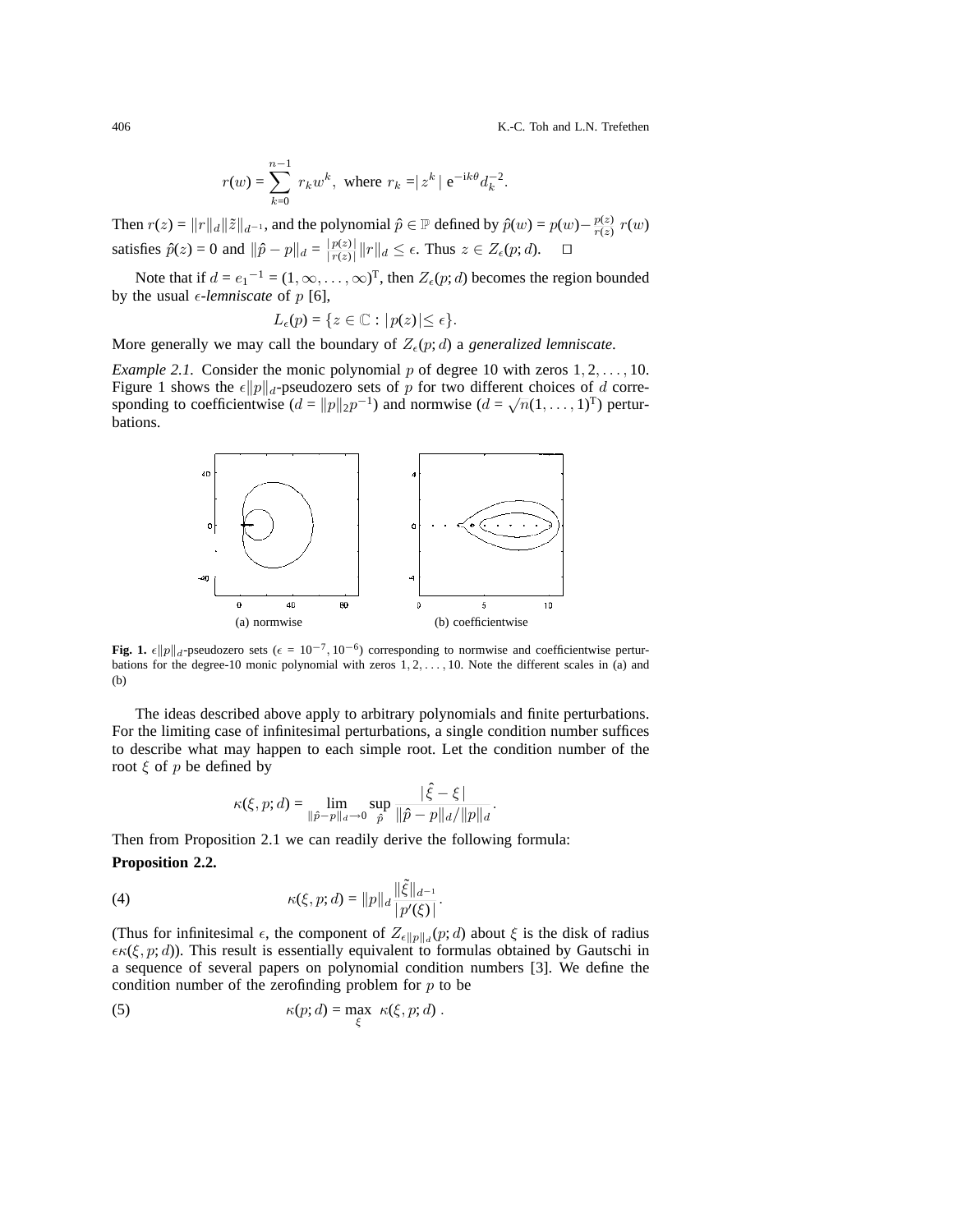Pseudozeros of polynomials and pseudospectra of companion matrices 407

## **3. Pseudospectra of companion matrices**

For each monic polynomial  $p = \sum_{i=0}^{n} c_i z^i \in \mathbb{P}$ , the companion matrix associated with *p* is the  $n \times n$  matrix

 $A_p =$  $\sqrt{ }$  $\overline{\phantom{a}}$ 0 *··· ··· −c*<sup>0</sup> 1  $\therefore$   $-c_1$ ... ... . . . <sup>1</sup> *<sup>−</sup>c<sup>n</sup>−*<sup>1</sup>  $\setminus$ (6)  $A_p = \begin{bmatrix} 1 & \cdots & -c_1 \\ \vdots & \vdots & \vdots \\ 1 & \cdots & 1 \end{bmatrix}$ .

The characteristic polynomial of  $A_p$  is  $p$  itself, and therefore the set of eigenvalues of  $A_p$  coincides with the set of zeros of  $p$ . We now introduce concepts for companion matrices analogous to those just given for polynomials.

For each  $p \in \mathbb{P}$ , we define the *e-pseudospectrum* of  $A_p$  by

$$
(7) \Lambda_{\epsilon}(A_p; d) = \{ z \in \mathbb{C} : z \in \Lambda(\hat{A}) \text{ for some } \hat{A} \in M_n \text{ with } ||\hat{A} - A_p||_d \leq \epsilon \}.
$$

The size of  $\Lambda_{\epsilon}(A_p; d)$  is related to the conditioning of the companion matrix eigenvalue problem. The appearance of the norm  $\|\cdot\|_d$  in (7) corresponds to the consideration of diagonally weighted perturbations in the entries of *Ap*:

(8) 
$$
\|\hat{A} - A_p\|_d = \|D(\hat{A} - A_p)D^{-1}\|_2.
$$

The main reason we include *D* in our formulation is that the process of balancing a matrix, to be discussed in the next section, involves a diagonal similarity transformation; thus this formulation allows us to treat the balanced and unbalanced cases together. For an eigenvalue algorithm applied to the companion matrix to be stable, the computed eigenvalues of  $A_p$  should lie in a region  $\Lambda_{Cu}(A_p; d)$  for some  $C = O(||A_p||_d)$ .

The following proposition gives an algebraic characterization of  $\Lambda_{\epsilon}(A_p; d)$  in terms of the level curves of the norm of the resolvent of  $A_p$ .

## **Proposition 3.1.**

$$
\Lambda_{\epsilon}(A; d) = \{ z \in \mathbb{C} : ||(zI - A)^{-1}||_{d} \ge \epsilon^{-1} \}.
$$

This result holds for any  $n \times n$  matrix and any matrix norm induced by a vector norm; see [1]. For completeness, we include a proof, omitting the subscript *d* for simplicity.

*Proof.* It is easily shown that  $\Lambda_{\epsilon}(A_p; d)$  is a subset of the right-hand side. To show the converse, consider  $z \in \mathbb{C}$  such that  $\|(zI - A)^{-1}\| = \epsilon_0^{-1}$  for some  $\epsilon_0 \leq \epsilon$ . We can find  $u \in \mathbb{C}^n$  such that

$$
||(zI - A)^{-1}u|| = \epsilon_0^{-1}
$$
 and  $||u|| = 1$ .

Let  $v = \epsilon_0(zI - A)^{-1}u$ ; then  $||v|| = 1$ . By a standard corollary of the Hahn-Banach theorem, there exists a linear functional  $\tilde{f} \in (\mathbb{C}^n)^*$  (the dual space of  $\mathbb{C}^n$ ) such that  $f(v) = 1$  and  $||f|| = 1$ . Let  $a = (f(e_1), \ldots, f(e_n))^*$ ; then  $f(x) = a^*x \quad \forall x \in \mathbb{C}^n$ (the superscript  $*$  means conjugate transpose). Consider the matrix  $\hat{A} = A + \epsilon_0 u a^*$ .  $\hat{A}$ satisfies

$$
\hat{A}v = Av + \epsilon_0 u a^* v = Av + \epsilon_0 u = zv,
$$

showing that *z* is an eigenvalue of  $\hat{A}$ . Now  $\|\hat{A} - A\| = \|\epsilon_0 u a^*\| = \epsilon_0 \|f\| = \epsilon_0 \leq \epsilon$ , so  $z \in A_{\epsilon}(A_p; d)$ , and this completes the proof.  $\square$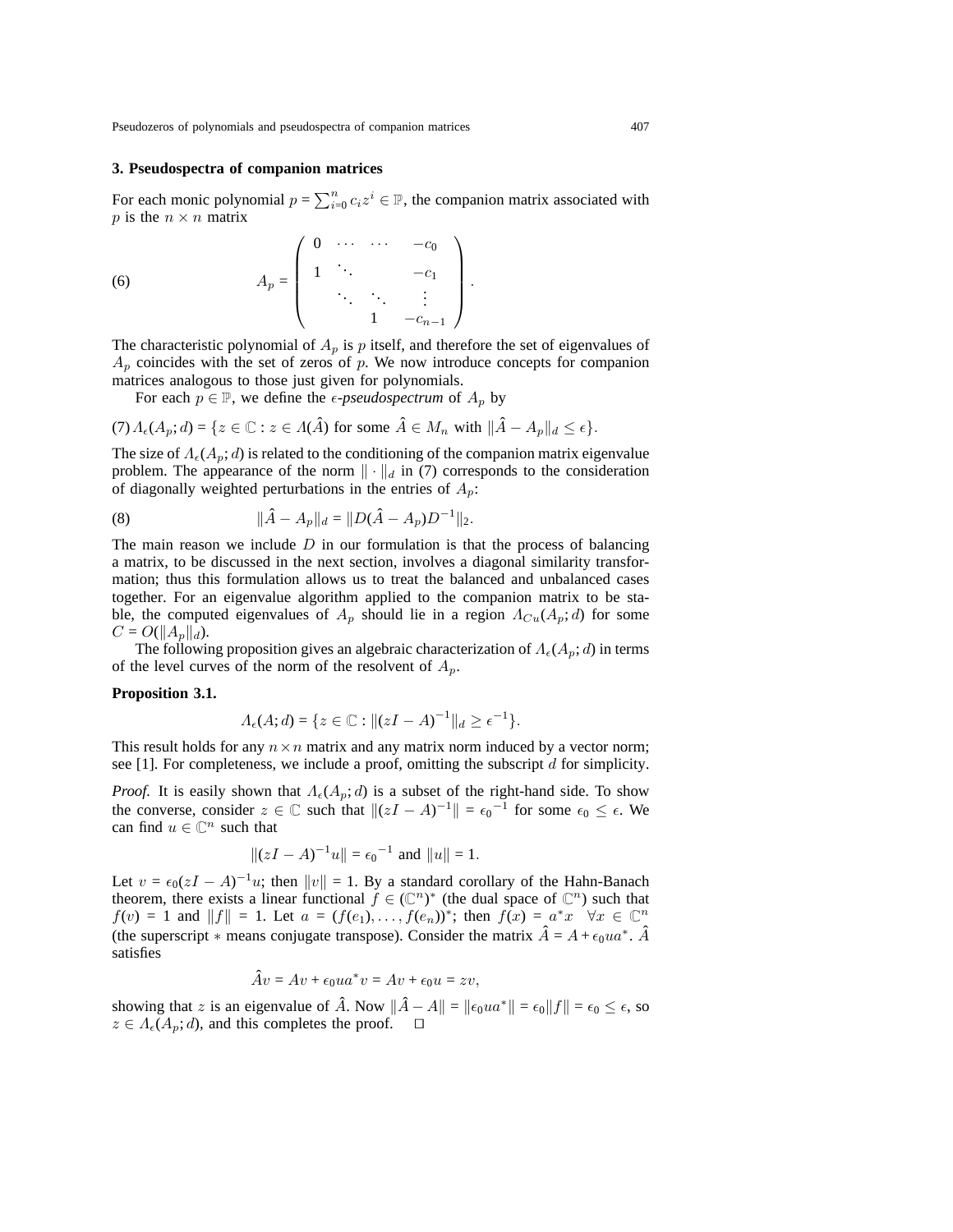*Example 3.1.* Consider the companion matrices corresponding to the same polynomial *p* as in Example 2.1. Figure 2 compares  $\epsilon \|A_p\|_d$ -pseudospectra of the unbalanced and balanced (see next section) companion matrices, which turn out to be far larger in the unbalanced case. By contrast, note the approximate agreement of the curves in Fig. 2b with those in Fig. 1b.



**Fig. 2.**  $\epsilon$ || $A_p$ || $d_p$ -pseudospectra ( $\epsilon = 10^{-7}$ , 10<sup>−6</sup>) of the unbalanced and balanced companion matrices corresponding to the same polynomial as in Fig. 1. Note the different scales in (a) and (b), and the approximate agreement of Figs. 1b and 2b

We define the condition number of the simple eigenvalue  $\lambda$  of a matrix *B* by

$$
\kappa(\lambda, B; d) = \lim_{\|\hat{B} - B\|_d \to 0} \sup_{\hat{B}} \frac{|\hat{\lambda} - \lambda|}{\|\hat{B} - B\|_d / \|B\|_d}.
$$

A formula for this quantity is (see [5]):

(9) 
$$
\kappa(\lambda, B; d) = ||B||_d \frac{||x||_{d^{-1}} ||y||_d}{|x^* y|},
$$

where the superscript *∗* denotes conjugate transpose and *x* and *y* are left and right eigenvectors of *B*, respectively, corresponding to the eigenvalue  $\lambda$ . (Just as (4) is a consequence of Proposition 2*.*1, (9) can be derived as a consequence of Proposition 3.1.) For the special case of the companion matrix  $A_p$ , the left and right eigenvectors can be written in closed form:

(10) 
$$
x = (1, \lambda, \ldots, \lambda^{n-1})^{\mathrm{T}},
$$

(11) 
$$
y = (b_0, b_1, \ldots, b_{n-1})^{\mathrm{T}},
$$

where  $b_0, \ldots, b_{n-1}$  (dependent on  $\lambda$ ) are the coefficients of the monic polynomial  $(p(z) - p(\lambda))/(z - \lambda) = \sum_{i=0}^{n-1} b_i z^i$ . The expression for the condition number then reduces to the following formula:

## **Proposition 3.2.**

(12) 
$$
\kappa(\lambda, A_p; d) = ||A_p||_d \frac{||\tilde{b}(\lambda)||_d ||\tilde{\lambda}||_{d^{-1}}}{|p'(\lambda)|},
$$

*where*  $\tilde{b}(\lambda) = (b_0, \ldots, b_{n-1})^T$ .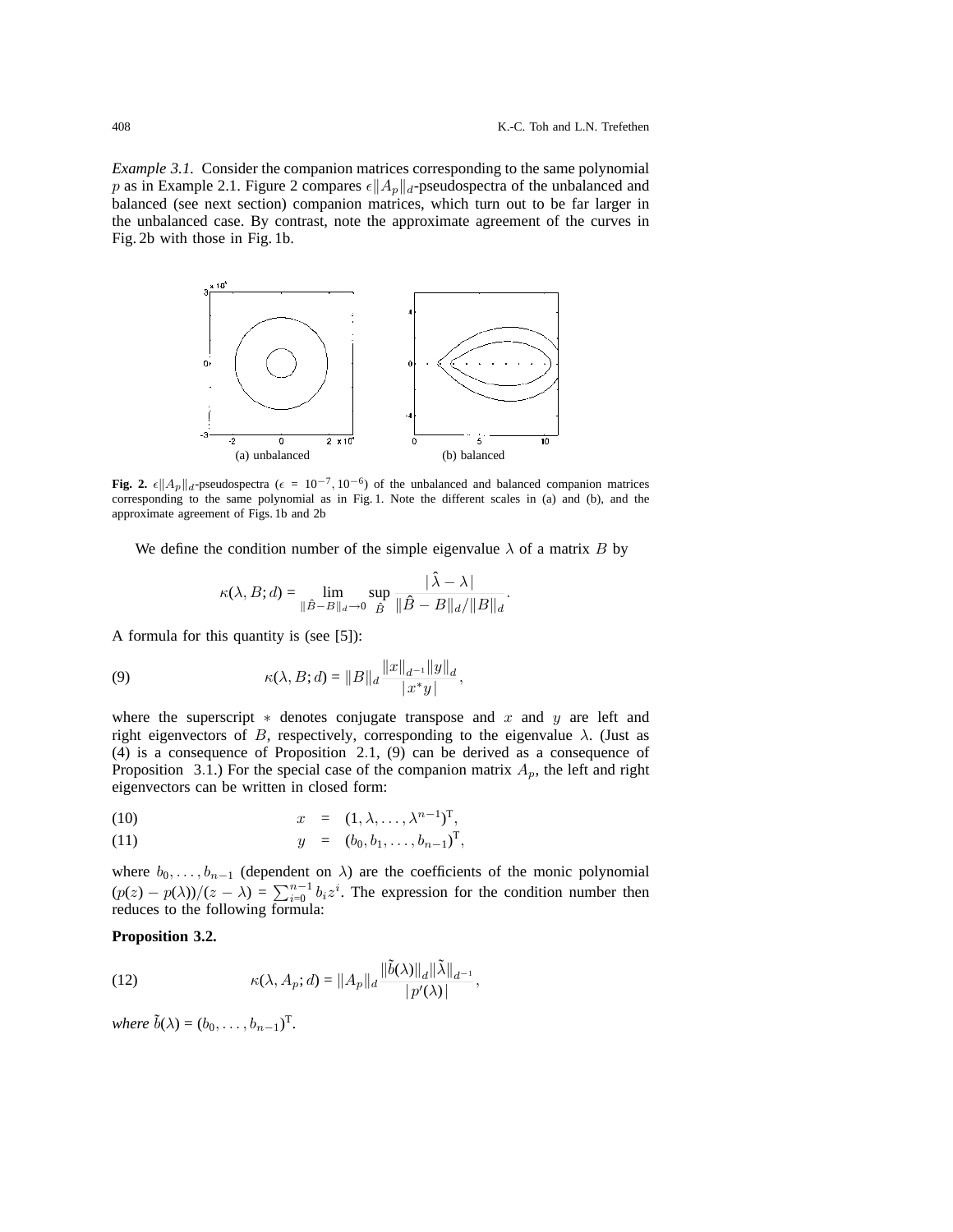(Thus for infinitesimal  $\epsilon$ , the component of  $A_{\epsilon ||A_p||_d}(A_p; d)$  about  $\lambda$  is the disk of radius  $\epsilon \kappa(\lambda, A_p; d)$ ). If the eigenvalues of  $A_p$  are simple (equivalently, the zeros of *p* are simple), we define the condition number of the problem of finding the eigenvalues of  $A_p$  with respect to perturbations of the form given in (8) to be

(13) 
$$
\kappa(A_p; d) = \max_{\xi} \ \kappa(\xi, A_p; d).
$$

#### **4. The importance of balancing**

The conditioning of the eigenvalue problem for a companion matrix  $A_p$  may be changed enormously by a diagonal similarity transformation. The best one could hope for would be to find such a transformation that makes the eigenvalue problem no worse conditioned than the underlying polynomial zerofinding problem. Our experiments show that to up to a factor of 10 or so, the similarity transformation known as *balancing* tends to achieve just this. In this section we shall give some details, comparing balancing with other diagonal similarity transformations and measuring the results by the scalar condition number  $\kappa$  of (13). The plots of the next section carry these observations further, revealing that balancing tends to achieve an approximate match not only of condition numbers but also of pseudospectra and pseudozero sets.

Recall from (8) that problems of the condition of  $A_p$  can be formulated in two equivalent ways: we can either leave the 2-norm fixed and change  $A_p$  to  $DA_pD^{-1}$ , where *D* is a diagonal matrix, or leave  $A_p$  fixed and change the 2-norm to  $\|\cdot\|_d$ , where  $d = diag(D)$ . Using the latter formulation, we consider four possibilities:

*1. Pure companion matrix.* One possibility is to consider the matrix (8) with no diagonal similarity transformation. Equivalently, the diagonal similarity transformation is defined by  $d = e = \sqrt{n}(1, \ldots, 1)^{\mathrm{T}}$ .

*2. Balancing.* Balancing the matrix *A<sup>p</sup>* corresponds to finding a diagonal matrix *T ∈ D* such that  $TA_pT^{-1}$  has the 2-norm of its *i*th row and *i*th column approximately equal for each  $i = 1, \ldots, n$  (we denote  $\|\text{diag}(T^{-1})\|_2$  diag(*T*) by *t*). This idea was introduced in [18] and is a standard option in EISPACK [20] and also the default procedure in Matlab [14].

*3. Scaling.* For each scalar  $\alpha > 0$ , the associated scaled monic polynomial of  $p \in \mathbb{P}$ is

$$
p_{\alpha}(z) = \frac{1}{\alpha^n} p(\alpha z) = \sum_{i=0}^n \frac{c_i}{\alpha^{n-i}} z^i.
$$

The diagonal similarity transformation that corresponds to this scaling operation is defined by the diagonal matrix  $D_{\alpha} = \text{diag}(d^{(\alpha)})$ , where

$$
d^{(\alpha)} = ||(\alpha^n, \dots, \alpha^1)||_2(\alpha^{-n}, \dots, \alpha^{-1}).
$$

*4. Coefficientwise.* If *p* has all nonzero coefficients, there is a natural diagonal similarity transformation associated with it, viz., the coefficientwise diagonal similarity transformation, which is represented by the diagonal matrix  $C = diag(c)$ , where  $c = ||p||_2 p^{-1}.$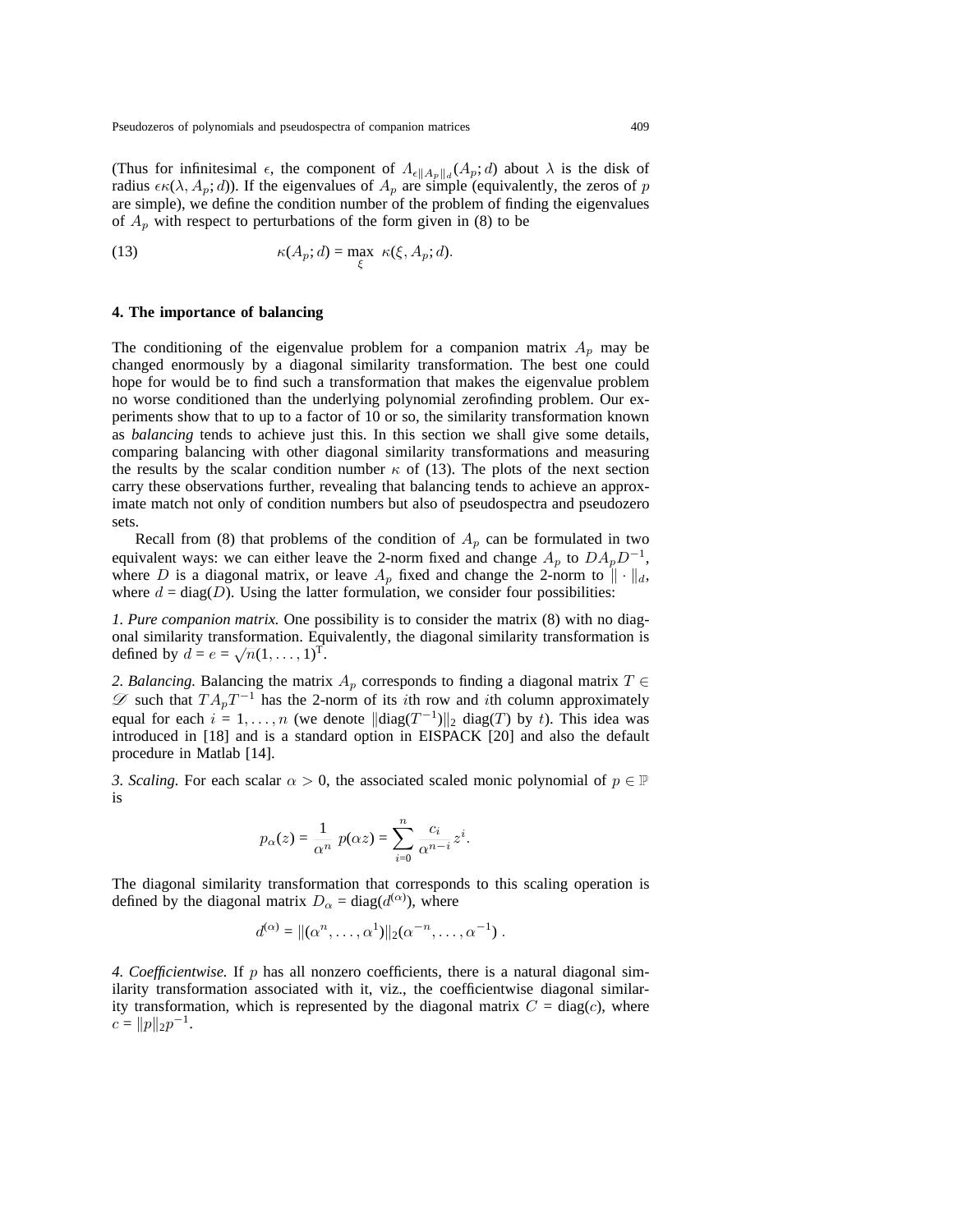We have found empirically that the balancing operation tends to achieve the best conditioned eigenvalue problem for  $A_p$  among these four choices of diagonal similarity transformations. Specifically, consider the ratios of the eigenvalue condition numbers for the three other problems to that of the balanced companion matrix, i.e., the ratios

(14) 
$$
\sigma(A_p; d) = \frac{\kappa(A_p; d)}{\kappa(A_p; t)}
$$

for  $d = c$ ,  $d^{(\alpha)}$ , and *e*, with *t* corresponding to the balancing operation as indicated above. In the case of polynomial scaling,  $\alpha$  is chosen to be the optimal value in the sense that  $\sigma(A_p; d^{(\alpha)})$  is minimized. We have found that  $\sigma(A_p; e)$  and  $\sigma(A_p; d^{(\alpha)})$  are usually much greater than unity, implying that these two eigenvalue problems are much worse conditioned than the eigenvalue problem associated with the balanced matrix. The third ratio,  $\sigma(A_p; c)$ , is of order 1 in many cases, but coefficientwise transformations have the defect that they are not well defined when some of the coefficients of *p* are zero.

Having found that balancing operation achieves approximately the best conditioned eigenvalue problem for  $A_p$ , we then compare this matrix condition number with the condition number of the coefficientwise perturbed zerofinding problem for *p*. That is, we consider the ratio

$$
\frac{\kappa(A_p;t)}{\kappa(p;c)}.
$$

Our experiments show that this ratio tends to be of order 1.

Table 1 gives empirical evidence to support these statements. It is a tabulation of the four ratios discussed above for a variety of degree-20 monic polynomials:

- (1) "Wilkinson polynomial": zeros 1*,* 2*,* 3*,...,* 20.
- (2) the monic polynomial with zeros equally spaced in the interval [*−*2*.*1*,* 1*.*9].
- (3)  $p(z) = \sum_{k=0}^{20} z^k / k!$ .
- (4) the Bernoulli polynomial of degree 20.
- (5) the monic polynomial  $z^{20} + z^{19} + z^{18} + \cdots + 1$  (zeros are the 21st roots of unity except 1).
- (6) the monic polynomial with zeros 2*−*<sup>10</sup>*,* 2*−*<sup>9</sup>*,* 2*−*<sup>8</sup>*,...,* 29.
- (7) the Chebyshev polynomial of degree 20.
- (8) the monic polynomial with zeros equally spaced on a sine curve, viz.,  $(2\pi/19(k +$ 0.5)) +  $i \sin(2\pi/19(k+0.5))$ ,  $k = -10, -9, -8, \ldots, 9$ .

The scatter plot of  $\kappa(p;c)$  versus  $\kappa(A_p;t)$  in Figure 3 provides further evidence that the condition of the balanced companion matrix eigenvalue problem is typically comparable to that of the coefficientwise perturbed zerofinding problem. For this plot, we considered a random sample of one hundred degree-10 monic polynomials with coefficients of the form

(15) 
$$
a_1 \times 10^{e_1} + i a_2 \times 10^{e_2},
$$

where  $a_i$  and  $e_i$  ( $i = 1, 2$ ) are drawn from the uniform distributions on the intervals [*−*1*,* 1] and [*−*10*,* 10], respectively. The idea of considering polynomials with random coefficients of this form to test the quality of zerofinding algorithms was proposed by Jenkins and Traub in 1974 [9].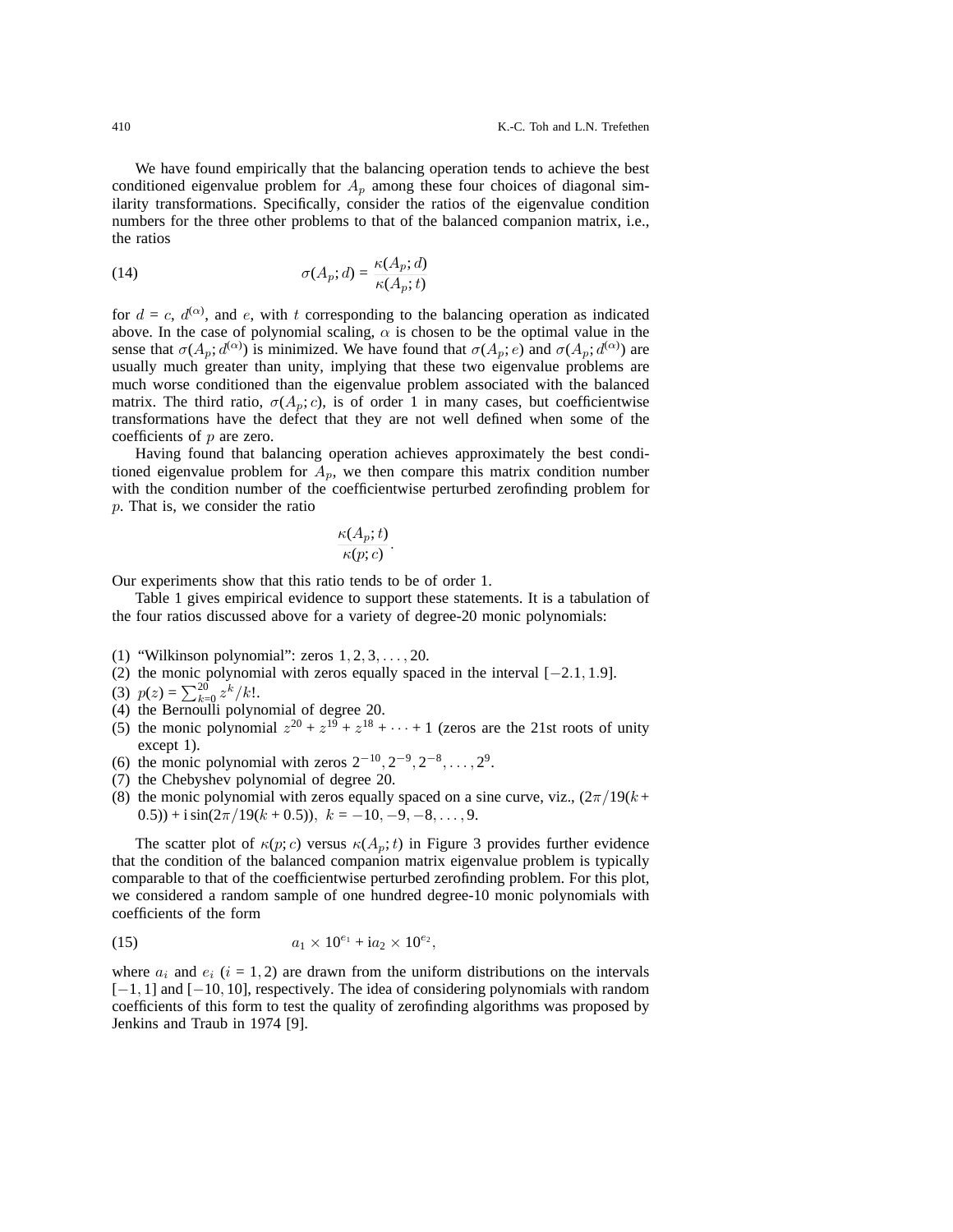Pseudozeros of polynomials and pseudospectra of companion matrices 411

|     | coefficientwise     | scaled               | $(\alpha)$ | unbalanced           | $\kappa(A_p;t)/\kappa(p;c)$ |
|-----|---------------------|----------------------|------------|----------------------|-----------------------------|
| (1) | $3.4 \times 10^{0}$ | $1.9 \times 10^{8}$  | (9.0)      | $2.3 \times 10^{31}$ | $1.4 \times 10^{1}$         |
| (2) | $2.0 \times 10^{0}$ | $4.2 \times 10^{5}$  | (0.9)      | $4.5 \times 10^{5}$  | $3.6 \times 10^{0}$         |
| (3) | $1.4 \times 10^{0}$ | $1.7 \times 10^{2}$  | (10.0)     | $1.1 \times 10^{32}$ | $5.2 \times 10^{0}$         |
| (4) | $\ast$              | $4.6 \times 10^{3}$  | (1.6)      | $2.9 \times 10^{6}$  | $8.7 \times 10^{0}$         |
| (5) | $1.1 \times 10^{0}$ | $9.4 \times 10^{-1}$ | (1.1)      | $1.1 \times 10^{0}$  | $7.6 \times 10^{0}$         |
| (6) | $1.7 \times 10^{1}$ | $1.2 \times 10^{24}$ | (0.8)      | $1.4 \times 10^{24}$ | $2.1 \times 10^{1}$         |
| (7) | $\ast$              | $6.4 \times 10^{3}$  | (0.6)      | $6.5 \times 10^{4}$  | $4.4 \times 10^{0}$         |
| (8) | $\ast$              | $3.4 \times 10^{4}$  | (1.7)      | $9.6 \times 10^{7}$  | $2.6 \times 10^{0}$         |

**Table 1.** Comparison of the conditioning of the balanced companion matrix eigenvalue problem with that of the eigenvalue problems of various matrices diagonally similar to A*<sup>p</sup>*

\*: coefficientwise transformation not defined because of zero coefficient

We should note that the conditions of the balanced companion matrix eigenvalue problem and the coefficientwise perturbed zerofinding problem are closer for some polynomials than others. When the zeros of the polynomials are of widely varying magnitudes, the match tends to be worse; this accounts for the deviation of some points from the dashed line in Fig. 3.

## **5. Numerical experiments**

We now come to a sequence of more detailed experiments, Figs. 4–11. For the same eight polynomials described in the last section, each figure presents first of all a graphical comparison of two pseudozero sets  $Z_{\epsilon||p||c}(p;c)$  ( $c = ||p||_2 p^{-1}$ ) of the polynomial with the corresponding pseudospectra  $A_{\epsilon||A_p||_t}(A_p;t)$  of the associated balanced companion matrix. A reasonably close agreement is observed in all cases.

This agreement of pseudozero sets and pseudospectra suggests that it ought to be possible to compute zeros of polynomials stably via eigenvalues of balanced companion matrices. To test this prediction, we have compared three zerofinding methods:

*1. J-T.* Our first zerofinder is the Jenkins-Traub program CPOLY, available from ACM TOMS via Netlib and also in the IMSL library [8]. The innermost step of this algorithm is equivalent to a certain modified generalized Rayleigh quotient iteration for companion matrices (see the Appendix). A three stage procedure is used, each stage being characterized by the type of shift involved.

*2. M-R.* Our second zerofinder is the Madsen-Reid code PA16 from the Harwell Library [13], which is a Newton-based method coupled with line search. The algorithm is designed to find zeros beginning with the zero of smallest magnitude of a given *p*. Stage 1 of the method uses Newton formula to find a search direction for the real function  $|p(z)|$ . Once the iterates are close enough to a zero of  $p(z)$ , the algorithm enters stage 2 and uses the standard Newton iteration.

*3. ROOTS.* Finally, we consider ROOTS, the Matlab zerofinding code based on constructing the balanced companion matrix and finding its eigenvalues by standard methods [15]. (Matlab actually uses the QZ algorithm, but our experiments suggest that the QR algorithm gives similar results.)

In our experiments, we first find the "exact" roots of *p* by computing the eigenvalues of  $A_p$  in quadruple precision ( $\approx$  34 digits) via a standard EISPACK computational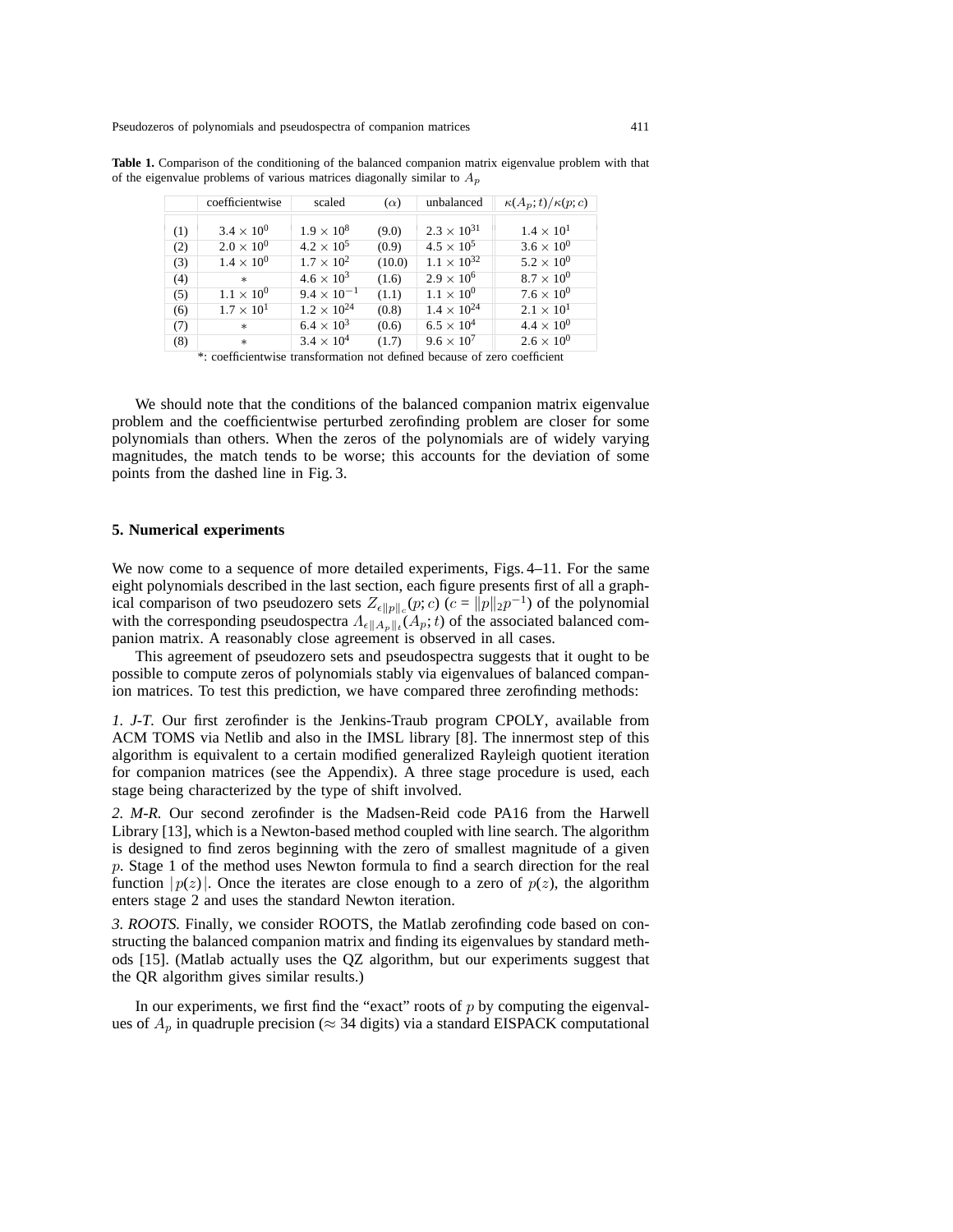#### 412 K.-C. Toh and L.N. Trefethen



cond. no. of zerofinding problem

**Fig. 3.** Comparison of the condition number  $\kappa(A_p; t)$  of the balanced companion matrix eigenvalue problem with the condition number  $\kappa(p; c)$  of the coefficientwise perturbed zerofinding problem for 100 degree-10 polynomials with random coefficients of the form (15)

path for eigenvalues of a general complex matrix, (CBAL, CORTH, COMQR) [20]. The rest of our computations are then carried out in double precision ( $\approx 16$  digits).

For each of the eight polynomials, Figs. 4–11 list the maximum absolute error of the roots computed by the above algorithms together with the condition numbers of the coefficientwise perturbed zerofinding problem for *p* and the balanced companion matrix eigenvalue problem for *Ap*.

Figures 4–11, and our other numerical experiments, indicate that PA16 is typically the most accurate of these zerofinding algorithms, followed by ROOTS. Further empirical evidence is presented in Figs. 12–14, which show scatter plots corresponding to the same sample of one hundred random degree-10 monic polynomials as in Fig. 3. A few remarks are in order concerning these scatter plots:

First, the scatter plots indicate that ROOTS and PA16 are stable. The Jenkins– Traub code CPOLY appears somewhat unstable in a few cases.

Second, the error in the zeros computed by ROOTS is typically of the order of magnitude of the condition number of the coefficientwise perturbed zerofinding problem, not the balanced companion matrix eigenvalue problem. With reference to Figure 3, we thus observe that ROOTS finds the zeros somewhat more accurately than would be predicted by the condition number of the balanced companion matrix eigenvalue problem. We have carried out numerical experiments to explain this phenomenon and find that it is apparently a consequence of the sparsity of the balanced companion matrices. The condition number (9) is of course defined for a general square matrix, not taking sparsity or other structure into account.

Finally, the reader will note the appearance of some points well below the dashed diagonal line for J-T and M-R, but not ROOTS. These correspond to examples with zeros that are nearly multiple. Evidently the performance of ROOTS matches linear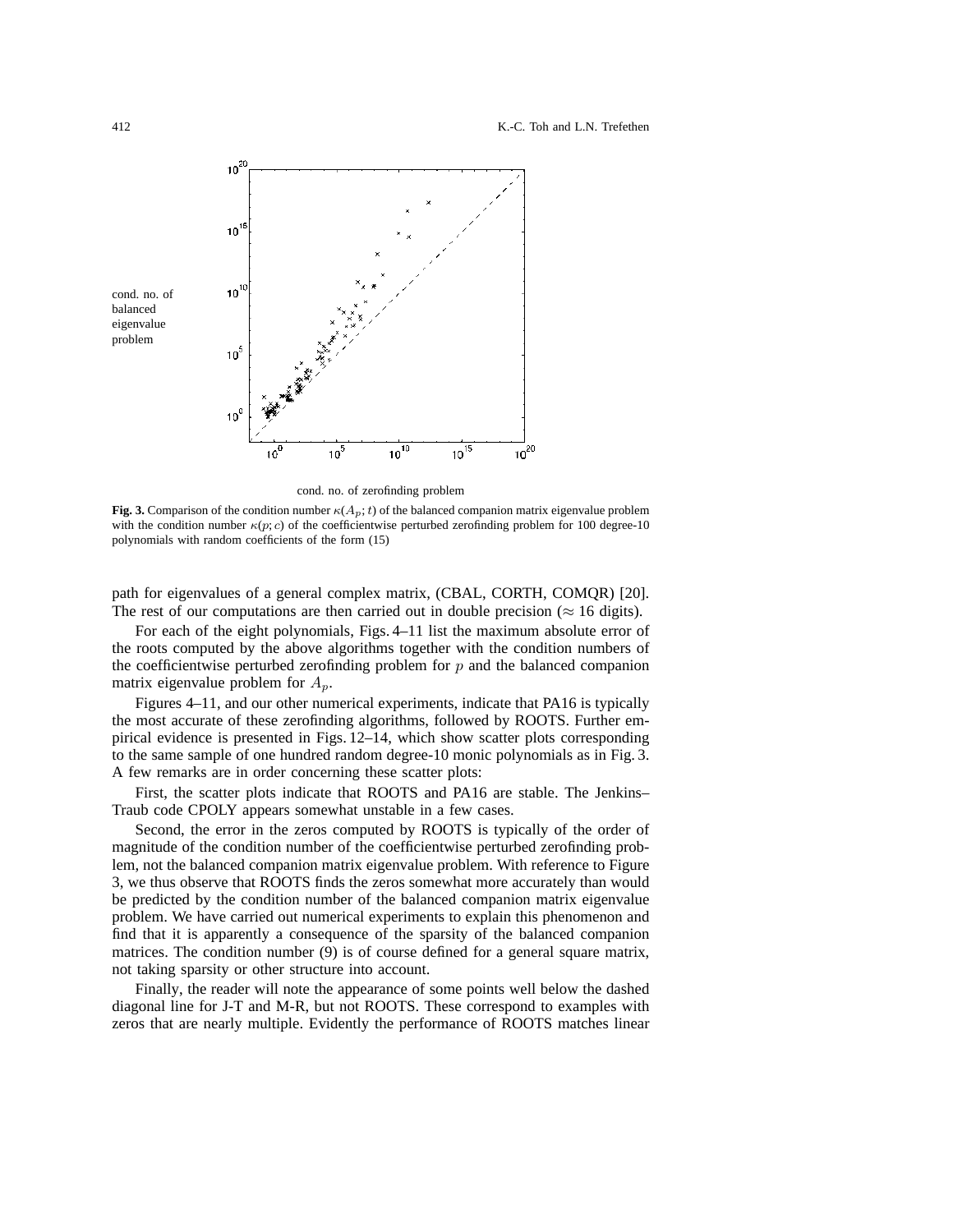

error(J-T) = 1.36e − 02 u κ(p; c) = 2.76e − 01<br>error(M-R) = 1.53e − 02 u κ(A<sub>p</sub>; t) = 4.00e + 00  $= 1.53e - 02$  u κ(A<sub>p</sub>;t) =<br>4.58e − 03 error(ROOTS)



**Fig. 5.** Polynomial with zeros equally spaced in  $[-2.1, 1.9]$  ( $\epsilon = 10^{-3}, 10^{-2}$ )

| $error(J-T)$              | $= 5.31e - 13$ | $u \kappa(p; c) = 6.57e - 12$ |  |
|---------------------------|----------------|-------------------------------|--|
| $error(M-R)$              | $= 2.46e - 13$ | $u \kappa(A_n;t) = 2.34e-11$  |  |
| $error(ROOTS) = 6.11e-13$ |                |                               |  |



Fig. 6. Partial sums of the Taylor series for  $e^z$  ( $\epsilon = 10^{-4}$ , 10<sup>-3</sup>)

| $error(J-T)$                | $=$ 1.98 $e-11$ | $u \kappa(p; c) = 3.16e - 11$ |  |
|-----------------------------|-----------------|-------------------------------|--|
| $error(M-R)$                | $= 1.00e - 12$  | $u \kappa(A_p;t) = 1.66e-10$  |  |
| $error(ROOTS) = 9.00e - 12$ |                 |                               |  |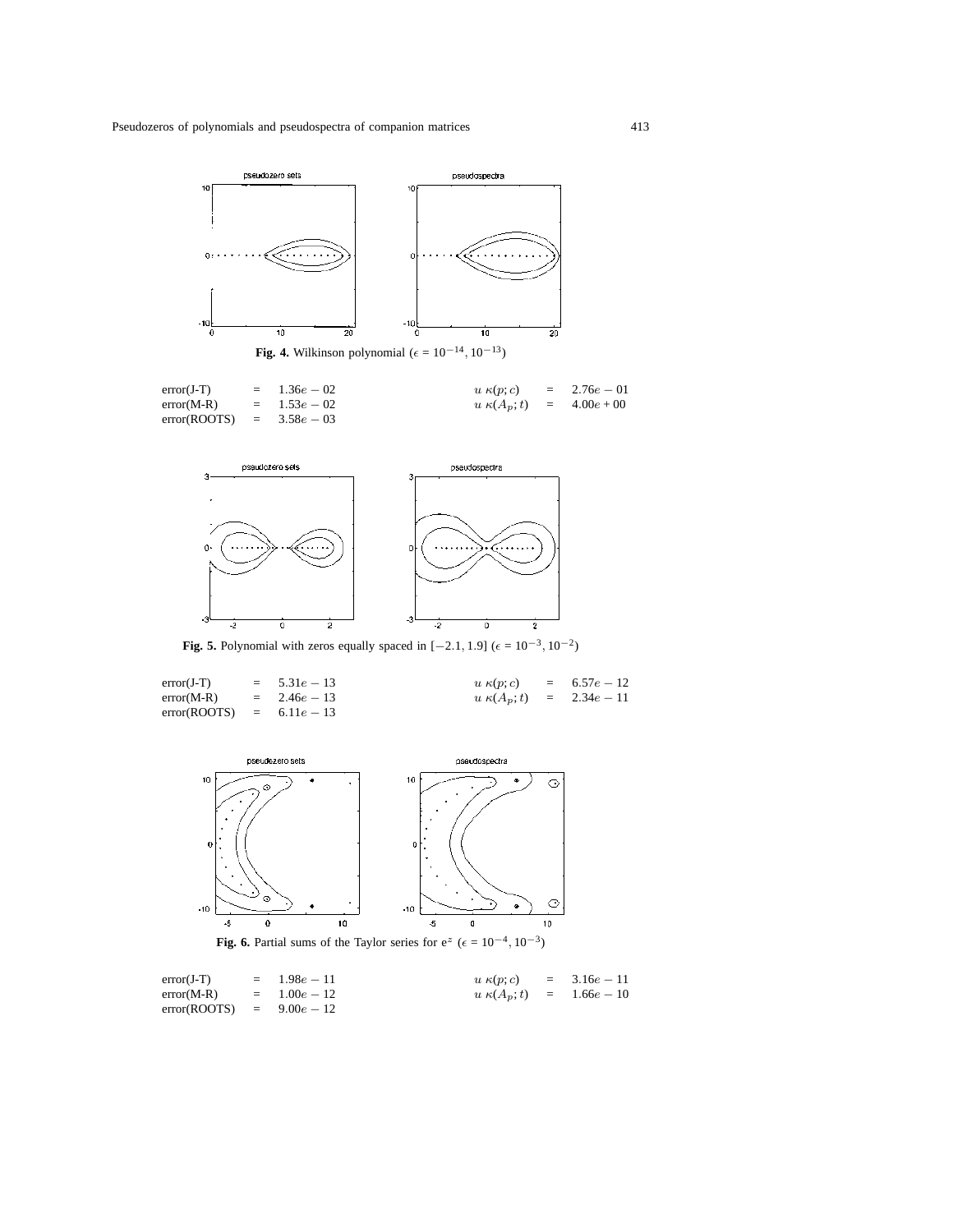

**Fig. 8.** Polynomial with zeros equal to the 21st roots of unity except 1 ( $\epsilon = 10^{-1.2}$ ,  $10^{-1}$ )

| $error(J-T)$                | $= 4.92e - 13$ | $u \kappa(p;c) = 4.22e - 16$ |  |
|-----------------------------|----------------|------------------------------|--|
| $error(M-R) = 2.48e - 16$   |                | $u \kappa(A_p;t) = 3.19e-15$ |  |
| error(ROOTS) = $1.29e - 15$ |                |                              |  |

perturbation theory in these cases, whereas J-T and M-R actually do somewhat better. Thus in these cases ROOTS could be said to be mildly unstable.

## **6. Asymptotic agreement of pseudozero sets and pseudospectra**

In this section we establish various mathematical relationships between pseudozero sets and pseudospectra of the associated companion matrices, showing in particular that in the limits  $\epsilon \to 0$  (infinitesimal perturbations) and  $\alpha \to \infty$  (zeros at the origin), they become identical to one another.

Let us begin by noting that the  $\epsilon$ -pseudozero set of p,  $Z_{\epsilon}(p; d)$ , is contained in the  $\epsilon'$ -pseudospectrum of  $\overline{A}_p$ ,  $\Lambda_{\epsilon'}(A_p; d)$ , if  $\epsilon' = \epsilon |d_{n-1}|^{-1}$ . This is true because we may view  $Z_{\epsilon}(p; d)$  as the set of eigenvalues obtained by structured perturbations of  $A_p$  that preserve the companion matrix form:

$$
Z_{\epsilon}(p; d) = \{ z \in \mathbb{C} \mid z \in \Lambda(A_{\hat{p}}) \text{ for some } \hat{p} \in \mathbb{P} \text{ with } ||A_{\hat{p}} - A_p||_d \leq \epsilon' \}.
$$

For a similar reason, the lemniscatic region  $L_{\epsilon |d_0|^{-1}}(p)$  is contained in  $Z_{\epsilon}(p;d)$ , for we may view this region as the set of zeros obtained by perturbing only the constant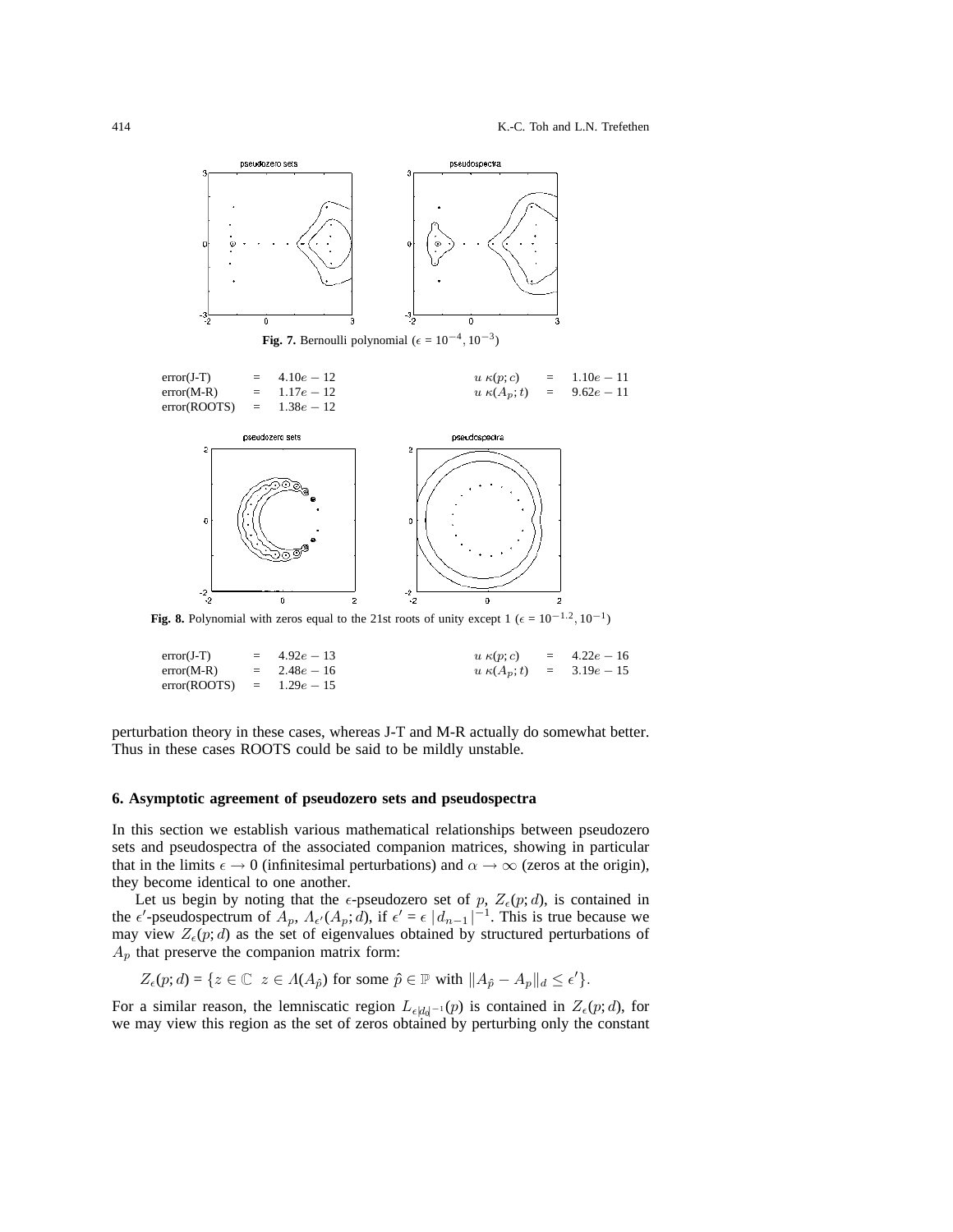

**Fig. 9.** Polynomial with zeros  $2^{-10}$ ,  $2^{-9}$ , ...,  $2^9$  ( $\epsilon = 10^{-3}$ ,  $10^{-2}$ )





**Fig. 10.** Chebyshev polynomial  $T_{20}(x)$  ( $\epsilon = 10^{-4}, 10^{-3}$ )

```
error(J-T) = 1.98e − 10 u \kappa(p; c) = 5.55e − 11<br>error(M-R) = 8.59e − 12 u \kappa(A_p; t) = 2.45e − 10
error(M-R) = 8.59e − 12 u \kappa(A_p;t) = <br>error(ROOTS) = 4.89e − 12
error(ROOTS)
```
term of *p*:

 $L_{\epsilon |d_0|^{-1}}(p) = \{z \in \mathbb{C} : z \in Z(p+\delta) \text{ for some scalar } \delta \in \mathbb{C} \text{ with } |\delta d_0| \leq \epsilon \}.$ 

In summary, we have the following proposition:

**Proposition 6.1.** *The lemniscatic regions, pseudozero sets and pseudospectra satisfy*

$$
L_{\epsilon|d_0|^{-1}}(p) \subset Z_{\epsilon}(p;d) \subset \Lambda_{\epsilon|d_{n-1}|^{-1}}(A_p;d)
$$

*provided*  $d_0, d_{n-1} \neq 0$ *.* 

We showed in Sect. 2 that the  $\epsilon$ -pseudozero set  $Z_{\epsilon}(p; d)$  is the region bounded by the  $\epsilon$ -level curve of a certain function defined over the complex plane (denoted by  $\psi(\cdot; d)$  later in this section). A similar result (Proposition 6.2) holds for the  $\epsilon$ -pseudospectrum  $\Lambda_{\epsilon}(A_p; d)$  when  $\epsilon$  is sufficiently small (we denote the associated function, defined below, by  $\phi(\cdot; d)$ ). From these simple characterizations, we are able to give analytical relationships between: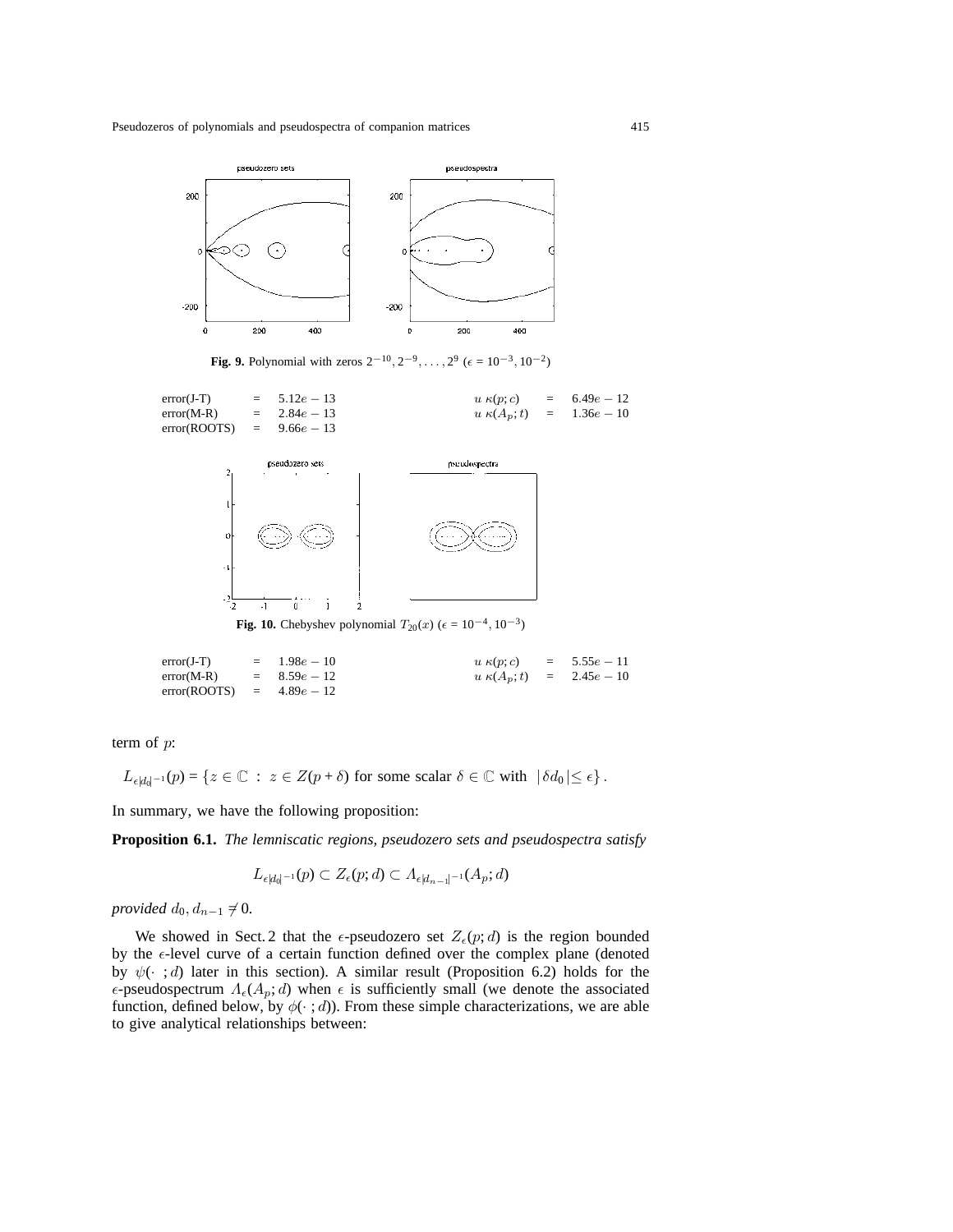

**Fig. 11.** Polynomial with zeros equally spaced on the section of the sine curve from  $-\pi$  to  $\pi$  ( $\epsilon$  = 10*−*3, 10*−*2)

$$
error(J-T) = 3.70e-13
$$
  
\n
$$
u \kappa(p;c) = 5.05e-12
$$
  
\n
$$
u \kappa(p,c) = 5.05e-12
$$
  
\n
$$
u \kappa(A_p; t) = 1.29e-11
$$
  
\n
$$
error(ROOTS) = 5.66e-13
$$

1. *The pseudozero sets and the pseudospectra (limit*  $\epsilon \rightarrow 0$ ). Corollary 6.1 shows that  $\Lambda_{\epsilon}(A_p; d^{(1)})$  and  $Z_{\epsilon}(p; d^{(2)})$  agree with one another in the limit  $\epsilon \to 0$ , where

(16) 
$$
\epsilon' = \epsilon (\|p\|_{d^{(2)}} \kappa(A_p; d^{(1)})) / (\|A_p\|_{d^{(1)}} \kappa(p; d^{(2)})).
$$

2. The pseudospectra for different diagonal similarity transformations (limit  $\epsilon \rightarrow$ 0). Corollary 6.2 shows that  $A_0(A_p; d^{(1)})$  and  $A_0(A_p; d^{(2)})$  agree with one another in the limit  $\epsilon \rightarrow 0$ , where

(17) 
$$
\epsilon' = \epsilon \left( \|A_p\|_{d^{(2)}} \kappa(A_p; d^{(1)})\right) / (\|A_p\|_{d^{(1)}} \kappa(A_p; d^{(2)})).
$$

3. *The lemniscatic regions, pseudozero sets and pseudospectra (limit α → ∞).* For the special case of polynomial scaling, Corollary 6.3 shows that the lemniscatic region  $L_{\epsilon\alpha}$ <sup>n</sup>−1(*p*), the pseudozero set  $Z_{\epsilon\alpha}$ <sup>n−1</sup>(*p*; *d*<sup>( $\alpha$ )</sup>) and the pseudospectrum  $\Lambda_{\epsilon}(A_p; d^{(\alpha)})$ agree with one another in the limit  $\alpha \rightarrow \infty$ .

**Lemma 6.1.** *For each*  $z \in \mathbb{C} - Z(p)$ *,* 

(18) 
$$
(zI - A_p)^{-1} = \frac{1}{p(z)} \tilde{b}(z)\tilde{z}^{\mathrm{T}} - B(z)
$$

$$
= \frac{-1}{zp(z)} \tilde{h}(z^{-1})\tilde{z}^{\mathrm{T}} + H(z),
$$

where 
$$
\tilde{b}(z) = (b_0(z), \ldots, b_{n-1}(z))^T
$$
 is the vector of coefficients of the polynomial  $(p(w)-p(z))/(w-z) = \sum_{i=0}^{n-1} b_i(z)w^i$ ,  $\tilde{h}(z^{-1}) = (h_{n-1}(z^{-1}), \ldots, h_0(z^{-1}))^T$  is the vector of coefficients of the polynomial  $(p_*(w) - p_*(z^{-1}))/(w - z^{-1}) = \sum_{i=0}^{n-1} h_i(z^{-1})w^i$ , and

$$
B(z) = \begin{pmatrix} 0 & 1 & \cdots & z^{n-2} \\ & \ddots & \ddots & \vdots \\ & & \ddots & 1 \\ & & & 0 \end{pmatrix}, \quad H(z) = z^{-1} \begin{pmatrix} 1 & & & \\ z^{-1} & \ddots & & \\ \vdots & \ddots & \ddots & \\ z^{1-n} & \cdots & z^{-1} & 1 \end{pmatrix}.
$$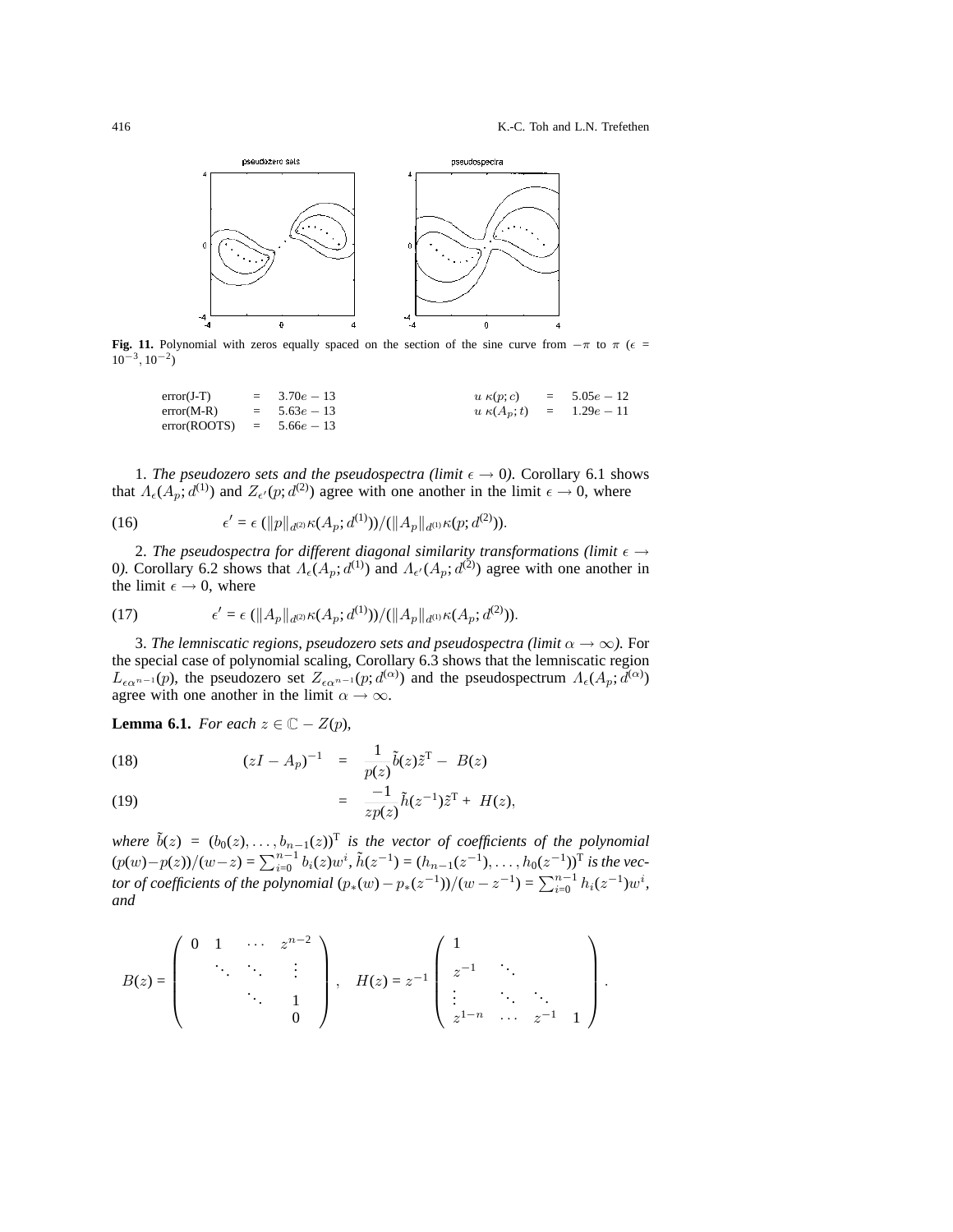

**Fig. 12.** Comparison of the accuracy of the Matlab companion matrix algorithm ROOTS with the conditioning of the coefficientwise perturbed zerofinding problem (100 random problems)



**Fig. 13.** Same as Fig. 12 but for the Jenkins-Traub code CPOLY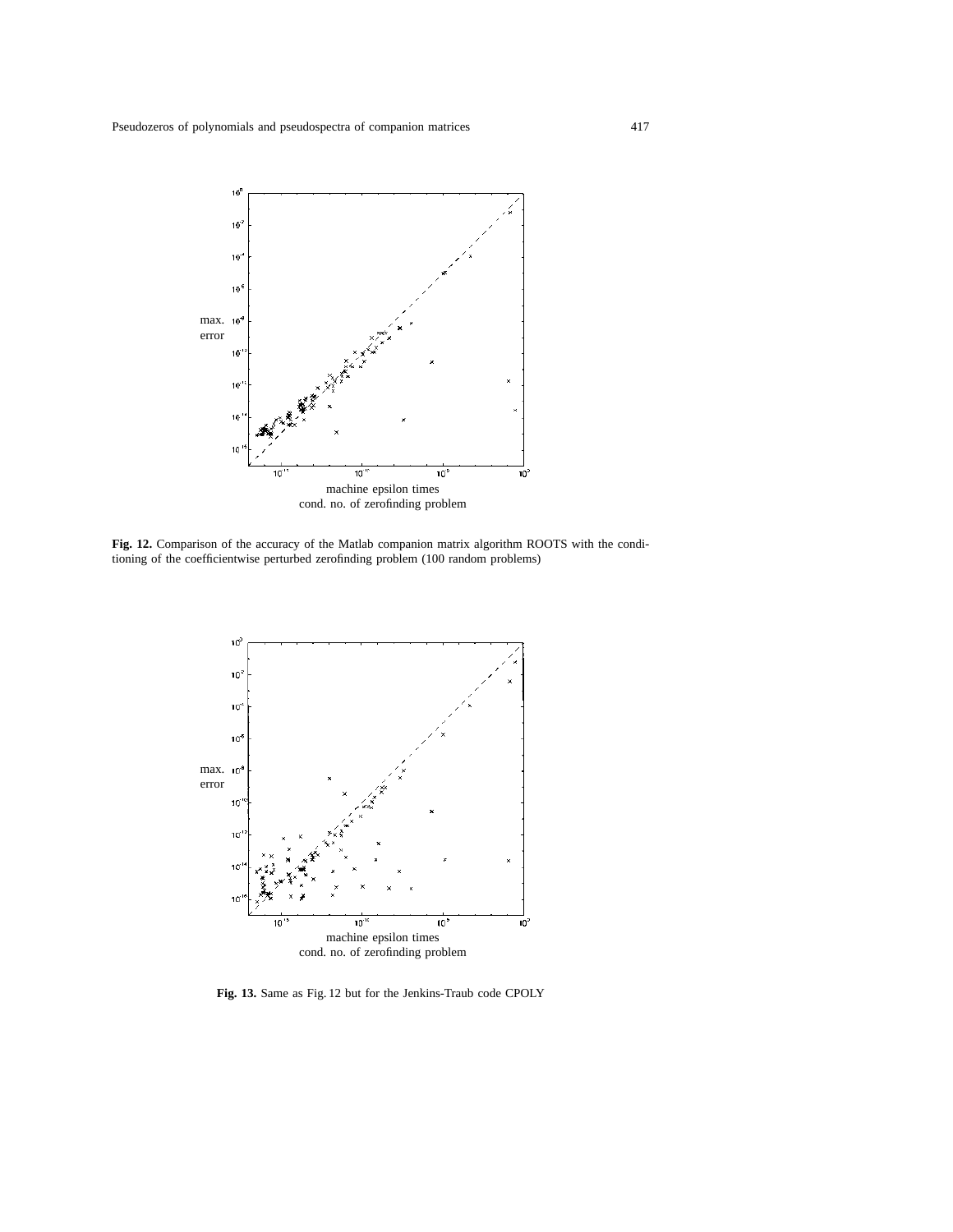418 K.-C. Toh and L.N. Trefethen



**Fig. 14.** Same as Fig. 12 but for the Madsen-Reid code PA16

*Proof.* We can write  $zI - A_p$  as

$$
zI - A_p = T(z) + pe_n^{\mathrm{T}},
$$

where *T*(*z*) is the bidiagonal matrix with *z* along its main diagonal and *−*1 along its subdiagonal. Application of the Sherman-Morrison formula gives (18), and further algebraic manipulations yield  $(19)$ .  $\square$ 

For each  $D \in \mathcal{D}$ , let the functions  $r(\cdot; d)$ ,  $\psi(\cdot; d)$ , and  $\phi(\cdot; d)$  be defined by

(20) 
$$
r(z; d) = \begin{cases} ||\tilde{b}(z)||_d & \text{if } |z| \le 1 \\ |z^{-1}| ||\tilde{h}(z^{-1})||_d & \text{if } |z| > 1, \end{cases}
$$

(21) 
$$
\psi(z; d) = \frac{|p(z)|}{\|\tilde{z}\|_{d^{-1}}}, \quad \phi(z; d) = \frac{r(z; d)}{\psi(z; d)}.
$$

Note that  $r(z; d)$  is continuous at each  $z \in Z(p)$  because  $\|\tilde{b}(z)\|_{d} = |z^{-1}| \|\tilde{h}(z^{-1})\|_{d}$ if  $p(z) = 0$ . Also, from Proposition 2.1,  $Z_{\epsilon}(p; d)$  is the region bounded by the  $\epsilon$ -level curve of  $\psi(\cdot; d)$ . Furthermore,

(22) 
$$
\kappa(z, p; d) = ||p||_d ||\tilde{z}||_{d^{-1}} / |p'(z)|,
$$

(23) 
$$
\kappa(z, A_p; d) = ||A_p||_d(r(z; d)||\tilde{z}||_{d^{-1}})/|p'(z)|,
$$

for all  $z \in Z(p)$ .

**Proposition 6.2.** *For each*  $D \in \mathcal{D}$ *,* 

(24) 
$$
\frac{\|(zI - A_p)^{-1}\|_d}{\phi(z; d)} = 1 + O\left(\frac{1}{\phi(z; d)}\right) \quad \text{as} \quad \phi(z; d) \to \infty.
$$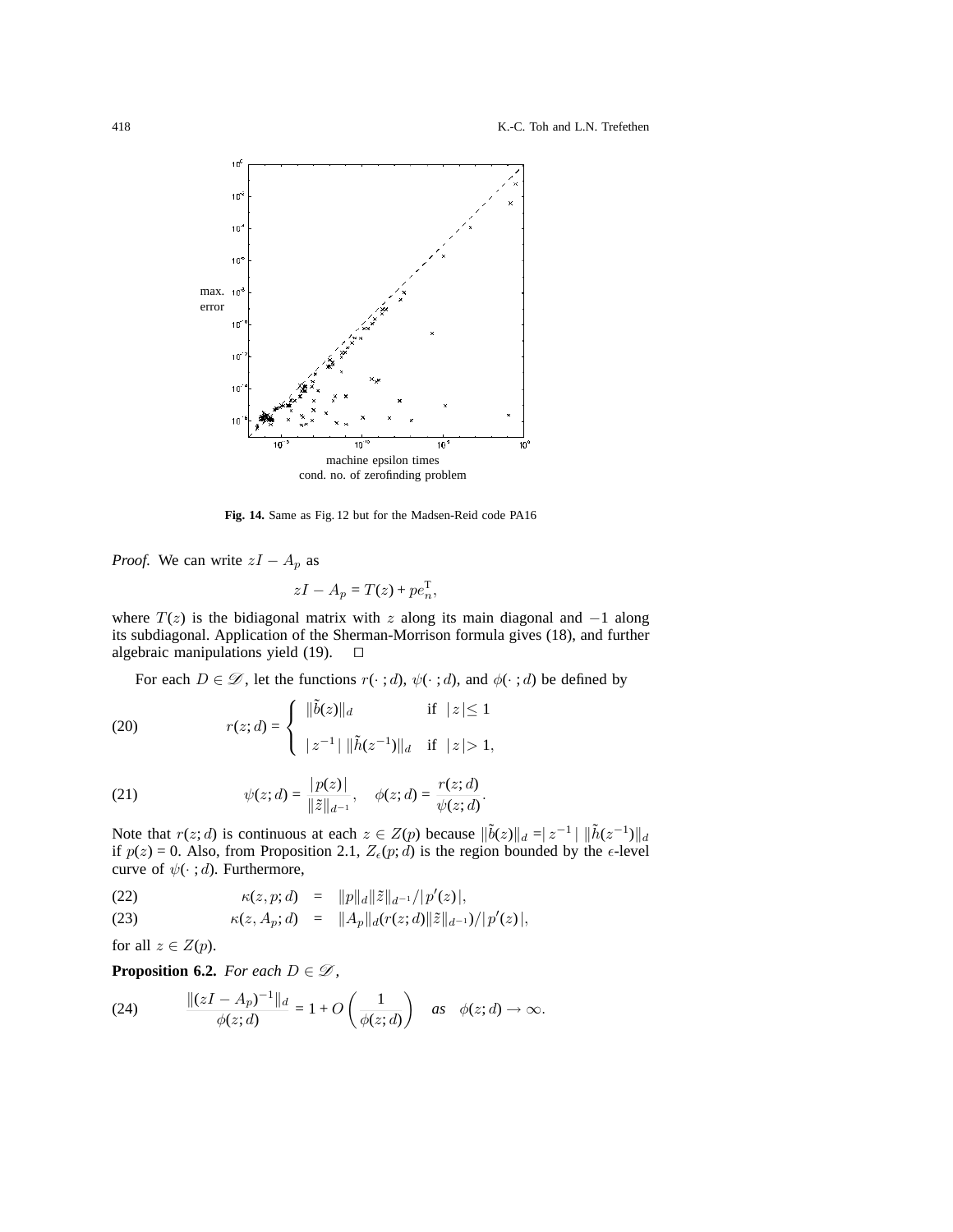

**Fig. 15.**  $\epsilon$ -pseudospectra of  $A_p$  (solid) and  $\epsilon$ -level curves of  $\phi(\cdot, d^{(i)})$  (dashed) corresponding to normwise and coefficientwise diagonal similarity transformations for the degree-10 monic polynomial with zeros 1, 2,..., 10. The dashed curves are not visible because they match the solid ones to plotting accuracy

*Proof.* From Lemma 6.1, for  $|z| \leq 1$ ,

$$
\left| \|(zI - A_p)^{-1} \|_d - \frac{\|\tilde{b}(z)\|_d \|\tilde{z}\|_{d^{-1}}}{|p(z)|} \right| \leq \|B(z)\|_d \leq m_1,
$$

where  $m_1 = n \cdot \max\{ |d_i/d_k| : 0 \le i \le k-1, 1 \le k \le n-1 \}$ . For  $|z| > 1$ , we have

$$
\left| \|(zI - A_p)^{-1} \|_d - \frac{\|\tilde{h}(z^{-1})\|_d \|\tilde{z}\|_{d^{-1}}}{|z p(z)|} \right| \le \|H(z)\|_d \le m_2,
$$

where  $m_2 = n \cdot \max\{ |d_i/d_k| : k+1 \le i \le n-1, 0 \le k \le n-2 \}.$  Combining these estimates gives

$$
\left| \frac{\|(zI - A_p)^{-1}\|_d}{\phi(z; d)} - 1 \right| \le \frac{\max(m_1, m_2)}{\phi(z; d)},
$$

which implies  $(24)$ .  $\Box$ 

*Example 6.1.* We may paraphrase Proposition 6.2 as follows: In the limit  $\epsilon \to 0$ , *Λ*<sub>ε</sub>(*A*<sub>*p*</sub>; *d*) agrees with the region bounded by the  $\epsilon$ -level curve of  $\phi(\cdot;\,d)$ . Figure 15 illustrates this agreement pictorially. Consider the monic polynomial *p* with zeros 1, 2, ..., 10 and diagonal similarity transformations  $d^{(1)} = e$  and  $d^{(2)} = c$ . The figure shows the  $\epsilon$ -level curves of  $\|(zI - A_p)^{-1}\|_{d^{(i)}}$  and  $\phi(z; d^{(i)})$ ,  $i = 1, 2$ . To the resolution of this figure, these two sets of curves are indistinguishable.

We note that in analyzing the conditioning of the eigenvalue problem of  $A_p$ , one is usually only interested in a region where  $\phi(z; d) \gg 1$ . In this case, Proposition 6.2 shows that  $\phi(z; d)$  provides an accurate estimate of  $\|(zI - A_p)^{-1}\|_d$ . Note that only *O*(*n*) flops are needed to calculate  $\phi(z; d)$  by Horner's rule as compared with  $O(n^3)$ flops needed to calculate  $\|(zI - A_p)^{-1}\|_d$  by the SVD.

**Corollary 6.1.** *For any*  $D_1, D_2 \in \mathcal{D}$  *and*  $z_0 \in Z(p)$ *,* 

$$
(25) \qquad \frac{\|(zI-A_p)^{-1}\|_{d^{(1)}}}{1/\psi(z; d^{(2)})} \;\to\; \frac{\|p\|_{d^{(2)}}}{\|A_p\|_{d^{(1)}}} \frac{\kappa(z_0, A_p; d^{(1)})}{\kappa(z_0, p; d^{(2)})} \quad as \quad z \to z_0.
$$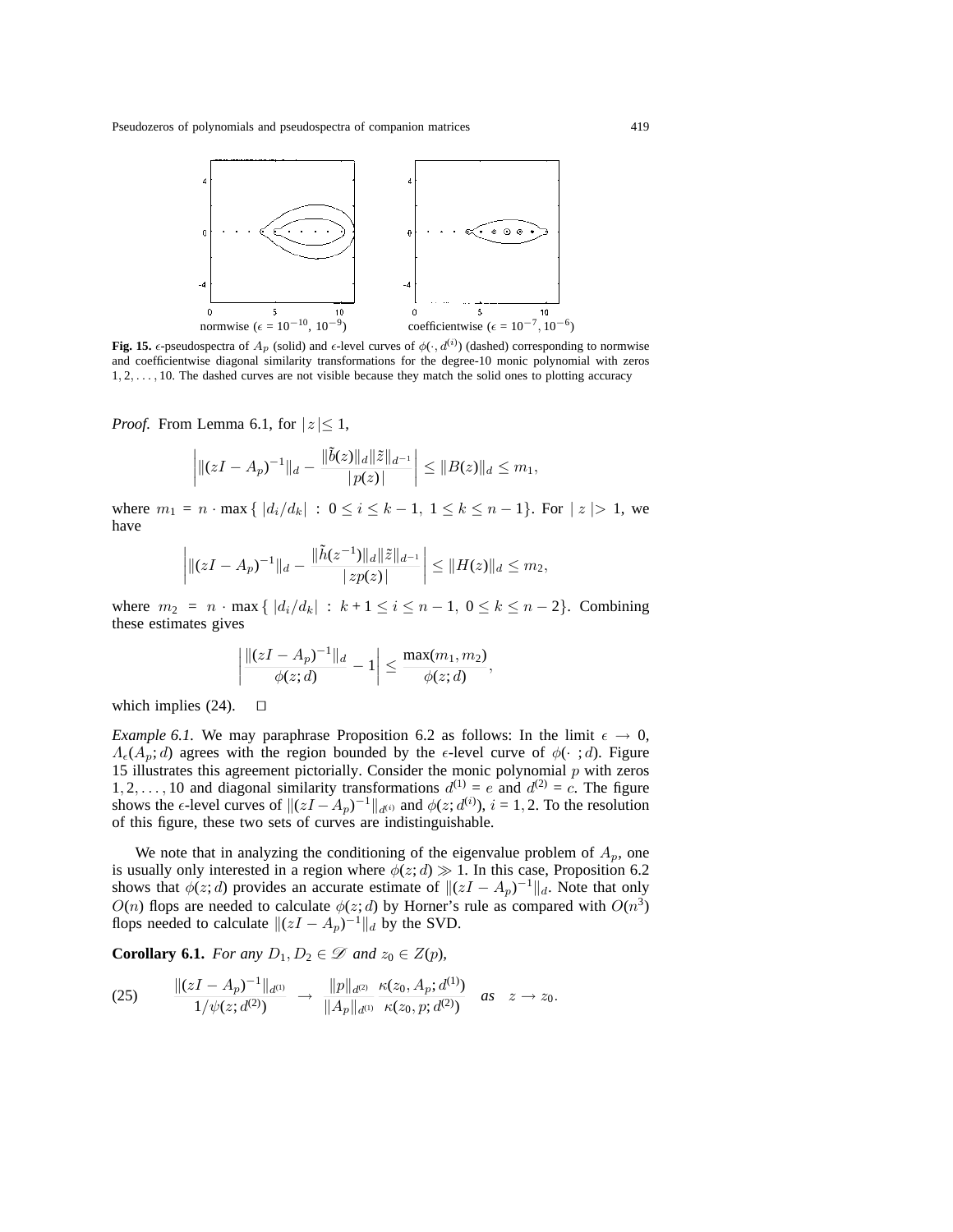

**Fig. 16.**  $\epsilon$ -pseudospectra (solid) of the balanced companion matrix of  $A_p$  and  $\epsilon'$ -pseudozero sets (dashed) of p with respect to coefficientwise perturbations for the monic polynomial with zeros  $1, 2, \ldots, 20$  ( $\epsilon =$ 10*−*12, 10*−*11)

*Proof.* The left-hand side is equal to

$$
\frac{\|(zI-A_p)^{-1}\|_{d^{(1)}}}{\phi(z; d^{(1)})}\cdot\frac{r(z; d^{(1)})\|z\|_{1/d^{(1)}}}{\|z\|_{1/d^{(2)}}}.
$$

Since  $\phi(z; d) \to \infty$  as  $z \to z_0$ , by Proposition 6.2, the first fraction tends to 1 as  $z \rightarrow z_0$ . The second tends to

$$
\frac{r(z_0; d^{(1)})\|z_0\|_{1/d^{(1)}}}{\|z_0\|_{1/d^{(2)}}}
$$

because  $r(z; d)$  is continuous at  $z = z_0$ . Substituting (22) and (23) into this limit gives  $(25)$ .  $\Box$ 

*Example 6.2.* We may paraphrase Corollary 6.1 as follows: In the limit  $\epsilon \to 0$ , the components of  $\Lambda_{\epsilon}(A_p; d^{(1)})$  and  $Z_{\epsilon}(p; d^{(2)})$  ( $\epsilon'$  as in (16)) containing  $z_0$  agree with one another. Figure 16 illustrates this agreement for the "Wilkinson polynomial" *p* with zeros  $1, 2, \ldots, 20$ . The figure compares the pseudospectra of the balanced matrix of  $A_p$  and the pseudozero sets of  $p$  with respect to coefficientwise perturbation. Choosing  $z_0 = 15$ , the figure plots the boundaries of  $\Lambda_{\epsilon}(A_p; t)$  and  $Z_{\epsilon}(p; c)$  ( $\epsilon' =$  $\epsilon (\|p\|_c \kappa(z_0, A_p; t)) / (\|A_p\|_t \kappa(z_0, p; c))$  for  $\epsilon = 10^{-12}$ ,  $10^{-11}$ . The agreement is close.

**Corollary 6.2.** *For any*  $D_1, D_2 \in \mathcal{D}$  *and*  $z_0 \in Z(p)$ *,* 

$$
(26) \qquad \frac{\|(zI-A_p)^{-1}\|_{d^{(1)}}}{\|(zI-A_p)^{-1}\|_{d^{(2)}}} \to \frac{\|A_p\|_{d^{(2)}}}{\|A_p\|_{d^{(1)}}} \frac{\kappa(z_0,A_p;d^{(1)})}{\kappa(z_0,A_p;d^{(2)})} \quad as \quad z \to z_0.
$$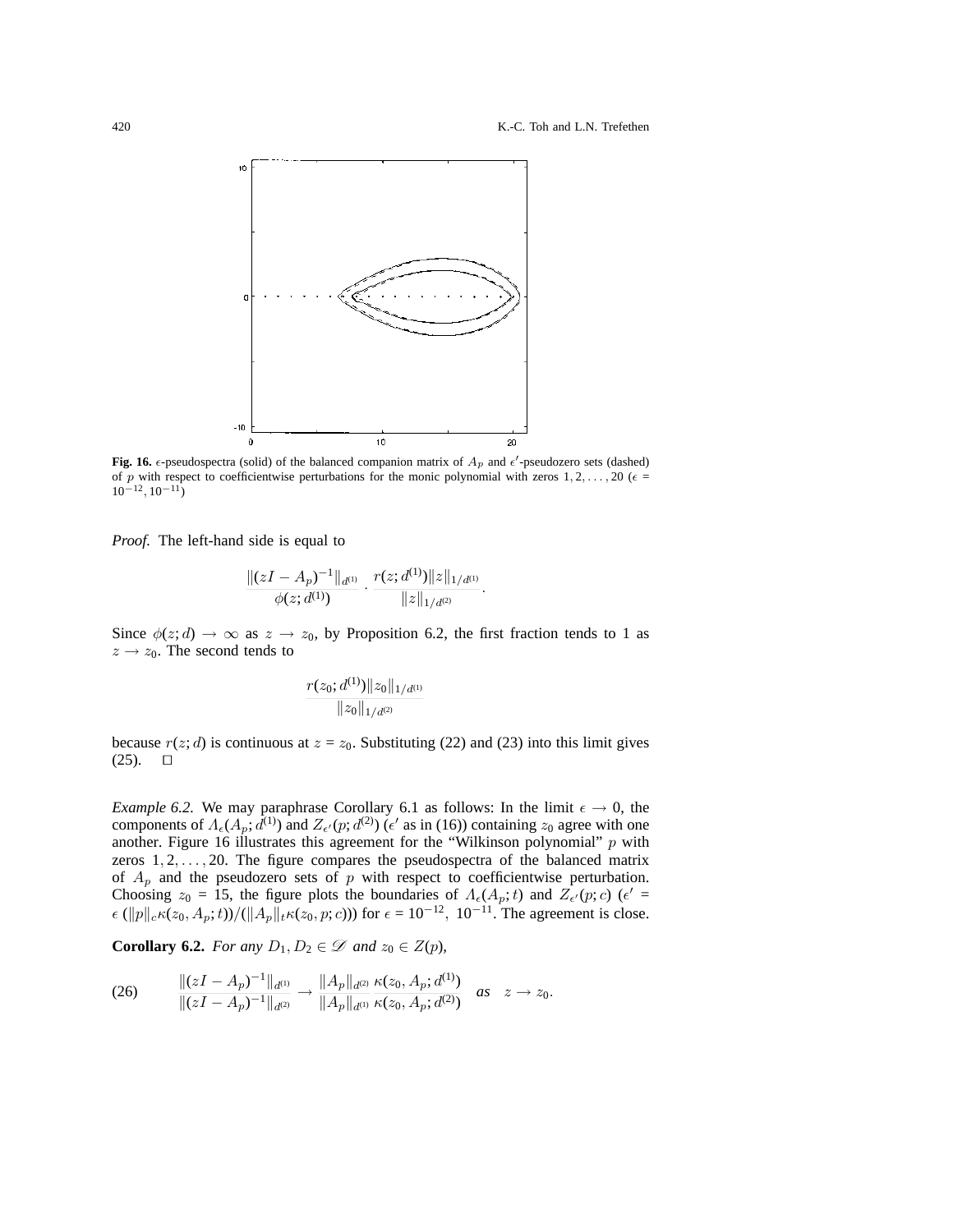

**Fig. 17.**  $\epsilon$ -pseudospectra (solid) of the balanced matrix of  $A_p$  and  $\epsilon'$ -pseudospectra (dashed) of the matrix similar to  $A_p$  via the coefficientwise diagonal similarity transformation for the same polynomial as in Fig. 16 ( $\epsilon = 10^{-12}, \cdots, 10^{-8}$ )

*Example 6.3.* Corollary 6.2 can be paraphrased as follows: In the limit  $\epsilon \to 0$ , the components of  $\Lambda_{\epsilon}(A_p; d^{(1)})$  and  $\Lambda_{\epsilon'}(A_p; d^{(2)})$  ( $\epsilon'$  as in (17)) containing  $z_0$  agree with one another. For illustration, we consider the "Wilkinson polynomial" again as in Example 6.2. For  $z_0 = 15$ , Fig. 17 plots the boundaries of  $\Lambda_\epsilon(A_p; t)$  and  $\Lambda_{\epsilon'}(A_p; c)$ for  $\epsilon = 10^{-12}, \ldots, 10^{-8}$ . Again the agreement is close.

**Corollary 6.3.** For each scalar  $\alpha > 0$ , let  $d^{(\alpha)} = ||(\alpha^n, \dots, \alpha^1)||_2(\alpha^{-n}, \dots, \alpha^{-1}).$ *The following limits hold for each*  $z \in \mathbb{C}$ *:* 

(27) 
$$
\frac{\|(zI - A_p)^{-1}\|_d \ |p(z)|}{\alpha^{n-1}} = 1 + O\left(\left|\frac{z}{\alpha}\right|^2\right) \quad \text{as} \quad \alpha \to \infty,
$$

(28) 
$$
\frac{\psi(z; d^{(\alpha)})}{|p(z)|} = 1 + O\left(\left|\frac{z}{\alpha}\right|^2\right) \quad \text{as} \quad \alpha \to \infty.
$$

*Proof.* It can be shown that

$$
\phi(z; d^{(\alpha)}) = \frac{\alpha^{n-1}}{|p(z)|} \left( 1 + O\left( \left| \frac{z}{\alpha} \right|^2 \right) \right) \text{ as } \alpha \to \infty.
$$

Substituting this expression into Proposition 6.2 establishes (27), and (28) follows from the estimate

$$
\|\tilde{z}\|_{1/d\alpha} = \alpha^n \left(1 + O\left(\left|\frac{z}{\alpha}\right|^2\right)\right)
$$
 as  $\alpha \to \infty$ .  
Example 6.4. We may paraphrase Corollary 6.3 as follows: In the limit  $\alpha \to \infty$ ,

 $L_{\epsilon\alpha^{n-1}}(p)$ ,  $Z_{\epsilon\alpha^{n-1}}(p; d^{(\alpha)})$  and  $A_{\epsilon}(A_p; d^{(\alpha)})$  agree with one another. Figure 18 illustrates this agreement for the monic polynomial *p* with zeros 1*,* 2*,* 3*,* 4*,* 5. The figure shows  $L_{\epsilon \alpha^{n-1}}(p)$ ,  $Z_{\epsilon \alpha^{n-1}}(p; d^{(\alpha)})$ , and  $A_{\epsilon}(A_p; d^{(\alpha)})$  for  $\epsilon = 10^{-4}, 10^{-3}$ , with  $\alpha = 20$ . The figure shows that the agreement is close, especially between the pseudozero sets and the lemniscatic regions.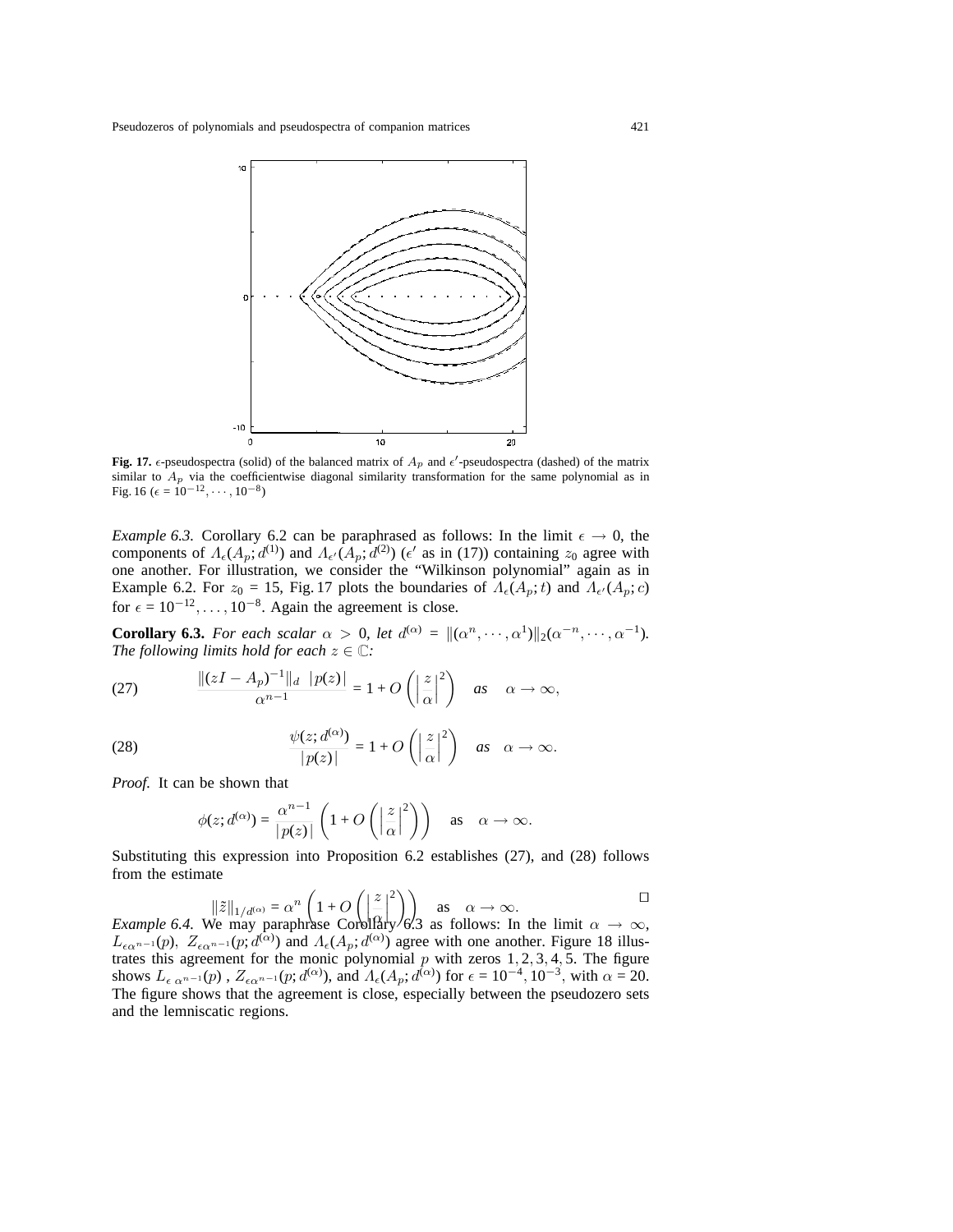

**Fig. 18.**  $\epsilon$ -pseudospectra of  $A_p$  (solid), ( $\epsilon \alpha^{n-1}$ )-pseudozero sets of p (dashed) and ( $\epsilon \alpha^{n-1}$ )-lemniscatic regions of p (dotted) corresponding to perturbations from the scaling operation on p ( $\epsilon = 10^{-4}$ , 10<sup>-3</sup>;  $\alpha = 20$ 

## **7. Conclusions**

In this paper we have argued that the pseudozero sets of polynomials tend to match approximately the pseudospectra of the associated balanced companion matrices. This correspondence gives a geometric explanation of why it is that eigenvalue algorithms applied to companion matrices appear to compute polynomial zeros stably, an observation that we have confirmed by experiments comparing the companion matrix code ROOTS (Matlab) with the more traditional zerofinding codes PA16 (Madsen-Reid) and CPOLY (Jenkins-Traub).

Although our results become exact in certain limits (Sect. 6), for most polynomials they are inexact and empirical. We do not claim that they apply to all polynomials without exception. They are solid enough, however, that a reasonable degree of confidence in zerofinding via companion matrices seems justified.

If accuracy is not an argument againist the use of ROOTS, what about speed? We have not discussed the basic fact that whereas matrix eigenvalue algorithms require  $O(N^3)$  work, polynomial zerofinding codes such as PA16 and CPOLY come closer to  $O(N^2)$ . For large N this difference will certainly become significant. However, polynomial zerofinding is a rather unusual problem of scientific computing: one is not interested in large *N* ! It is very hard to conceive of a genuine application where it would be a good idea to compute zeros of high-degree polynomials specified by their coefficients. Thus it is our view that asymptotic complexity is not of decisive importance for zerofinding algorithms.

## **References**

- 1. van Dorsselaer, J.L.M., Kraaijevanger J.F.B.M., Spijker, M.N. (1993): Linear stability analysis in the numerical solution of initial value problems. Acta Numerica 199–237
- 2. Edelman, A., Murakami, H.: Polynomial roots from companion matrix eigenvalues. Math. Comp. (to appear)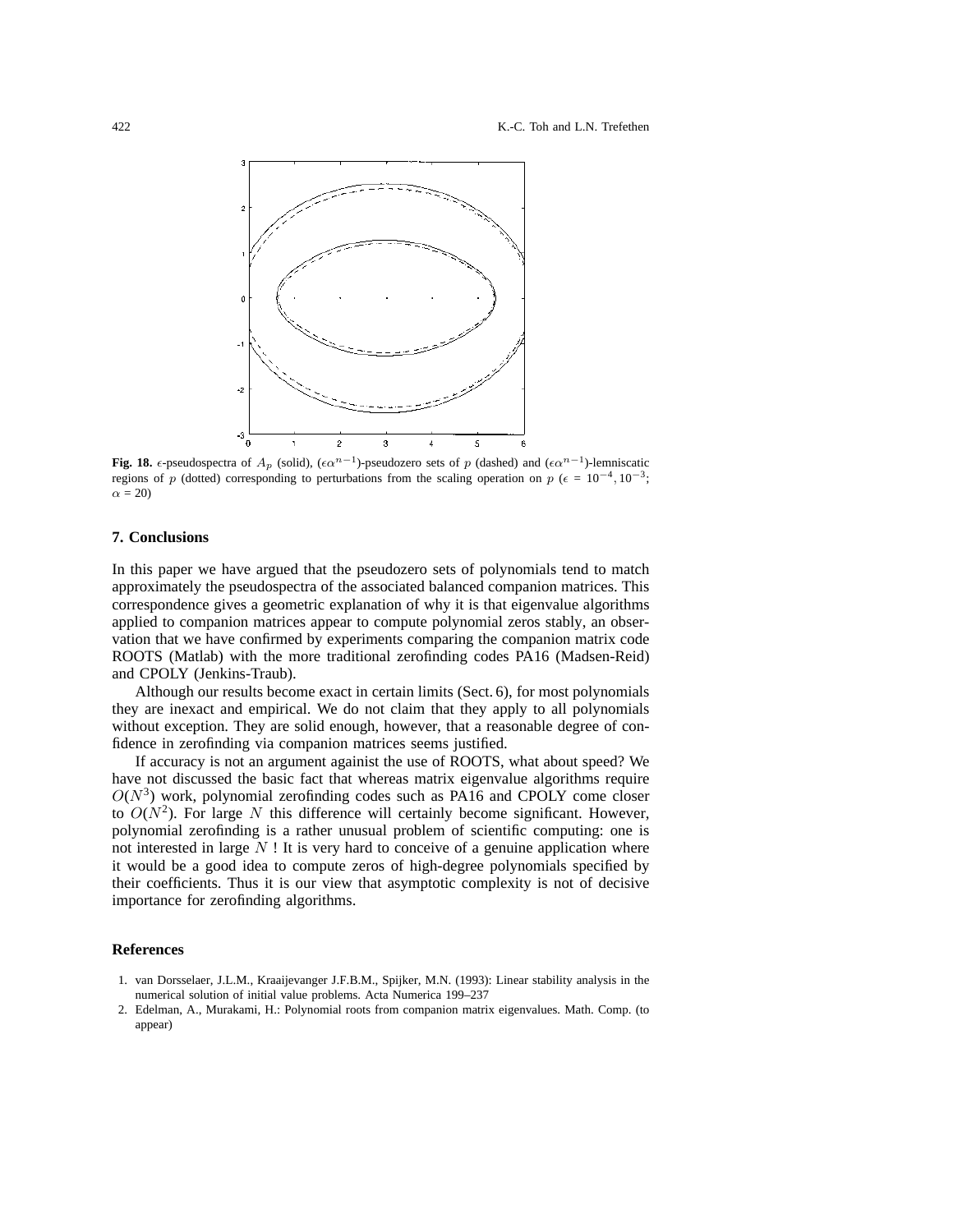Pseudozeros of polynomials and pseudospectra of companion matrices 423

- 3. Gautschi, W. (1984): Questions of numerical condition related to polynomials. In: Golub, G.H., ed., MAA Studies in Numerical Analysis, vol. 24, Math. Assoc. of America, Washington DC
- 4. Godunov, S.K., Kiriljuk O.P., Kostin, V.I. (1990): Spectral portraits of matrices. Preprint 3, Inst. of Math., Acad. Sci. USSR, Novosibirsk
- 5. Golub, G.H., Van Loan, C.F. (1989): Matrix Computations, 2nd ed. Johns Hopkins University Press, Baltimore
- 6. Hille, E. (1987): Analytic Function Theory, vol. 2, 2nd ed. Chelsea Publishing Company, New York
- 7. Horn, R.A., Johnson, C.R. (1985): Matrix Analysis. Cambridge University Press
- 8. Jenkins, M.A., Traub, J.F. (1970): A three-stage variable-shift iteration for polynomial zeros and its relation to generalized Rayleigh iteration. Numer. Math. **14**, 252–263
- 9. Jenkins, M.A., Traub, J.F. (1974): Principles for testing polynomial zerofinding programs. Tech. Report, Department of Computer Science, Carnegie-Mellon University
- 10. Jenkins, M.A., Traub, J.F. (1972): Algorithm 419 Zeros of a complex polynomial. Comm. ACM **15**, 97–99
- 11. Landau, H.J. (1975): On Szegő's eigenvalue distribution theory and non-Hermitian kernels. J. d'Analyse Math. **28**, 335–357
- 12. McNamee, J.E. (1993): A bibliography on roots of polynomials. J. Comp. Appl. Math. **47**, 391–394
- 13. Madsen, K., Reid, J. (1975): Fortran subroutines for finding polynomial zeros. Report HL.75/1172(C.13), Computer Science and Systems Divisions, A.E.R.E. Harwell, Oxford
- 14. The MathWorks, Inc. (1992): MATLAB User's Guide. The MathWorks Inc.
- 15. Moler, C.B. (1991): ROOTS Of polynomials, that is. MathWorks Newsletter **5**, 8–9
- 16. Mosier, R.G. (1986): Root neighborhoods of a polynomial. Math. Comp. **47**, 265–273
- 17. Ostrowski, A.M. (1959): On the convergence of the Rayleigh quotient iteration for the computation of characteristic roots and vectors, IV. Generalized Rayleigh quotient for nonlinear elementary divisors. Arch. Rat. Mech. Anal. **3**, 341–347
- 18. Parlett B.N., Reinsch, C. (1969): Balancing a matrix for calculation of eigenvalues and eigenvectors. Numer. Math. **13**, 293–304
- 19. Peters, G., Wilkinson, J.H. (1971): Practical problems arising in the solution of polynomial equations. J. Inst. Maths. Applics. **8**, 16–35
- 20. Smith, B.T. (1976): Matrix Eigensystem Routines EISPACK Guide. Lect. Notes Comput. Sci., vol. 6, 2nd ed., Springer, Berlin Heidelberg New York
- 21. Trefethen, L.N. (1992): Pseudospectra of matrices. In: Griffiths, D.F., Watson, G.A., eds., Numerical Analysis 1991, Longman
- 22. Wilkinson, J.H. (1963): Rounding Errors in Algebraic Processes. Prentice-Hall, Englewood Cliffs
- 23. Wilkinson, J.H. (1965): The Algebraic Eigenvalue Problem. Clarendon Press, Oxford
- 24. van Dooren, P., Dewilde, P. (1983): The eigenstructure of an arbitrary polynomial matrix: computational aspects. Lin. Alg. Appl. **50**, 545–579

## **Appendix**

The generalized Rayleigh quotient iteration (GRQI) associated with an  $N \times N$  matrix A with initial vectors  $g^{(0)}$ ,  $h^{(0)}$  and scalar  $s_0$  generates two sequences of vectors  $\{g^{(i)}\}_{i\geq 1}$ ,  $\{h^{(i)}\}_{i\geq 1}$  and a sequence of scalars  ${s_i}_{i \geq 1}$  through the following process:

$$
\begin{aligned} &\text{for } i=1,2\ldots\\ &(A-s_iI)^\text{T}g^{(i+1)}=g^{(i)},\\ &(A-s_iI)h^{(i+1)}=h^{(i)},\\ &s_{i+1}=s_i+\frac{g^{(i+1)\text{T}}h^{(i)}}{g^{(i+1)\text{T}}h^{(i+1)}}. \end{aligned}
$$

It has been shown that this iteration converges cubically under mild conditions, with the sequence  $\{s_i\}_{i\geq 1}$ converging to an eigenvalue  $\lambda$  of A and  $\{g^{(i)}\}_{i\geq 1}$  and  $\{h^{(i)}\}_{i\geq 1}$  converging respectively to left and right eigenvectors of A associated with  $\lambda$  [17]. For general matrices A, the iteration is carried out numerically by solving two linear systems, for  $g^{(i)}$  and  $h^{(i)}$ , in each step. However if  $(A - zI)^{-1}$  is known analytically or certain information concerning the left and right eigenvectors of A is known, this process may be simplified. In this Appendix, we show that if  $A$  is the companion matrix  $A_p$  associated with a monic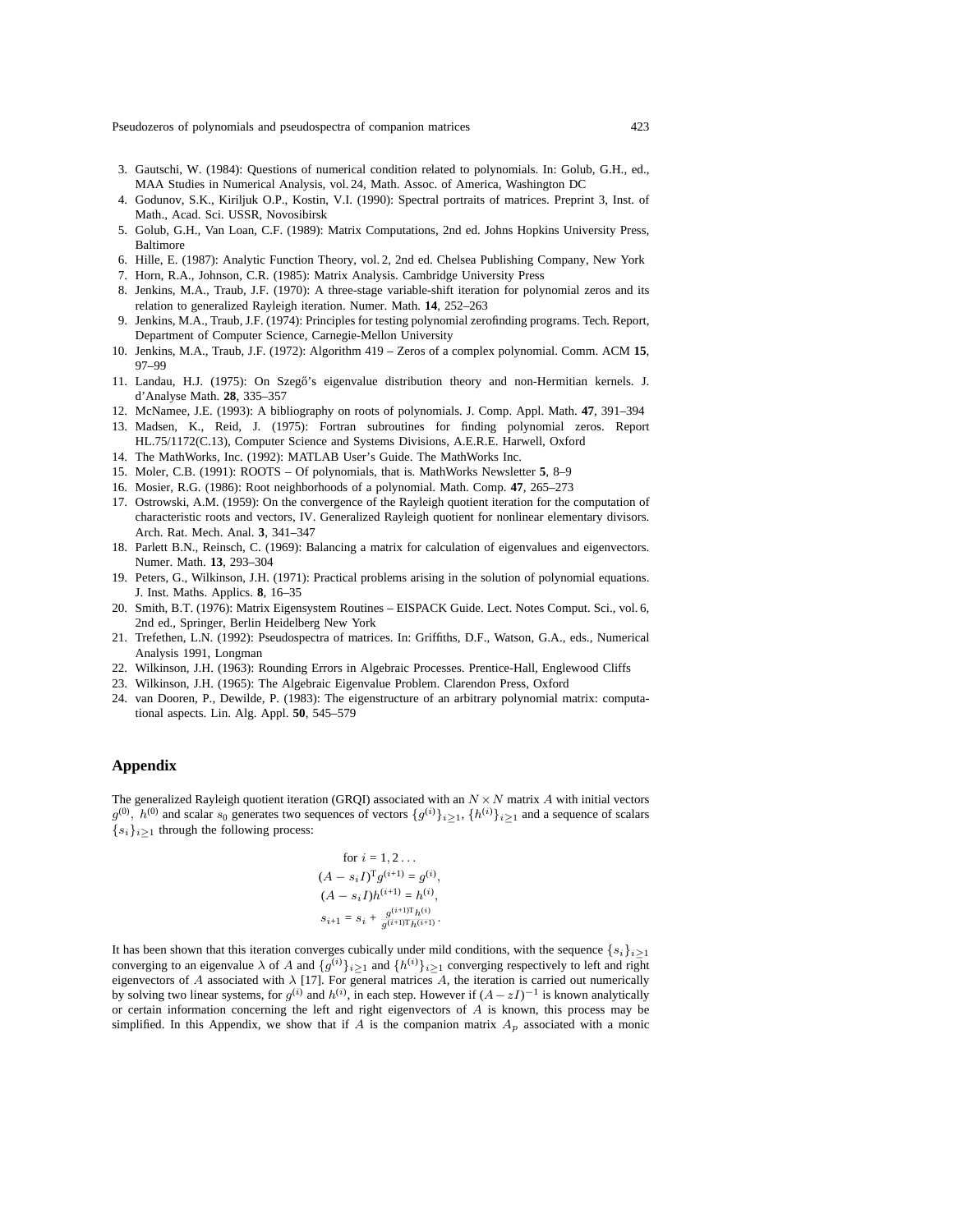polynomial p, then a certain modification of GRQI leads to the Jenkins-Traub variable-shift iteration for polynomial zeros [8]. In other words, the Jenkins-Traub iteration can be interpreted as a scheme for taking advantage of companion matrix structure in a Rayleigh quotient iteration so that the work per step is reduced from  $O(N^3)$  to  $O(N)$ . This observation is originally due to Jenkins and Traub themselves (Sect. 5 of [8]). The following derivation is the reverse of theirs in that the modified GRQI is derived from the variable-shift iteration rather than the other way around.

If  $\lambda$  is an eigenvalue of  $A_p$ , then the vector  $\tilde{\lambda} = (1, \lambda, \dots, \lambda^{n-1})^T$  is a left eigenvector of  $A_p$ associated with  $\lambda$ . Therefore, instead of having an independent sequence  $\{g^{(i)}\}_{i\geq 1}$  for the left eigenvectors, we may modify the GRQI process for  $A_p$  by taking  $g^{(i)}$  to be the vector

$$
g^{(i)} = \tilde{s}_{i-1} = (1, s_{i-1}, \dots, s_{i-1}^{n-1})^{\mathrm{T}}.
$$

The generalized Rayleigh quotient iteration then reduces to the following:

(29) for 
$$
i = 1, 2, ...
$$

(30) 
$$
(A - s_i I)h^{(i+1)} = h^{(i)},
$$

(31) 
$$
s_{i+1} = s_i + \frac{\tilde{s}_i^{\mathrm{T}} h^{(i)}}{\tilde{s}_i^{\mathrm{T}} h^{(i+1)}}.
$$

Further simplification is possible because  $(zI - A_p)^{-1}$  is known analytically:

$$
(zI - A_p)^{-1} = \frac{1}{p(z)} \tilde{b}(z) \tilde{z}^{\mathrm{T}} - \begin{bmatrix} 0 & 1 & \cdots & z^{n-2} \\ & \ddots & \ddots & \vdots \\ & & \ddots & 1 \\ & & & 0 \end{bmatrix},
$$

where  $\tilde{b}(z)=(b_0(z),\ldots,b_{n-1}(z))^T$  is the vector of coefficients of the polynomial  $(p(w)-p(z))/(w-z)$  $\sum_{i=0}^{n-1} b_i(z) w^i$ . Applying this formula in (30), we get

(32) 
$$
h^{(i+1)} = \frac{H_i(s_i)}{p(s_i)} \tilde{b}(s_i) - \eta^{(i)}(s_i),
$$

where  $H_i(z)$  is the polynomial  $H_i(z) = \sum_{k=0}^{n-1} h_k^{(i)} z^k$  and  $\eta^{(i)}(s_i)$  is the vector of coefficients of the polynomial  $(H_i(z) - H_i(s_i))/(z - s_i)$ . Note that we have used the identity  $\tilde{s}_i^T h^{(i)} = \sum_{k=0}^{n-1} h_k^{(i)} s_i^k = H_i(s_i)$ in arriving at the above expression.

Define  $H_{i+1}(z)$  to be the polynomial  $H_{i+1}(z) = \tilde{z}^{\mathrm{T}} h^{(i+1)}$ . Substituting (32) into this expression gives

(33) 
$$
H_{i+1}(z) = \frac{H_i(s_i)}{p(s_i)} \tilde{z}^{\mathrm{T}} \tilde{b}(s_i) - \tilde{z}^{\mathrm{T}} \eta^{(i)}(s_i)
$$

(34) 
$$
= \frac{-1}{z-s_i} \left[ H_i(z) - \frac{H_i(s_i)}{p(s_i)} p(z) \right].
$$

Let  $H_{i+1}(z)$  be the normalized polynomial of  $H_{i+1}(z)$ , i.e.,  $H_{i+1}(z)=(p(s_i)/H_i(s_i))$   $H_{i+1}(z)$ . Since  $\tilde{s}_i^{\text{T}} h^{(i)} = H_i(s_i)$  and  $\tilde{s}_i^{\text{T}} h^{(i+1)} = H_{i+1}(s_i) = (H_i(s_i) / p(s_i)) \overline{H_{i+1}}(z)$ , (31) is equivalent to

(35) 
$$
s_{i+1} = s_i + \frac{p(s_i)}{\overline{H_{i+1}}(s_i)}.
$$

The combination of (34) and (35) is exactly the Jenkins-Traub variable-shift iteration.

Note added in proof. Since submitting this work for publication, we have become aware of some additional references that should be mentioned. The new paper [12] by McNamee consists of a 3500-item bibliography on  $3\frac{1}{2}$  inch diskette of papers related to roots of polynomials. W. Kahan has pointed out to us that since